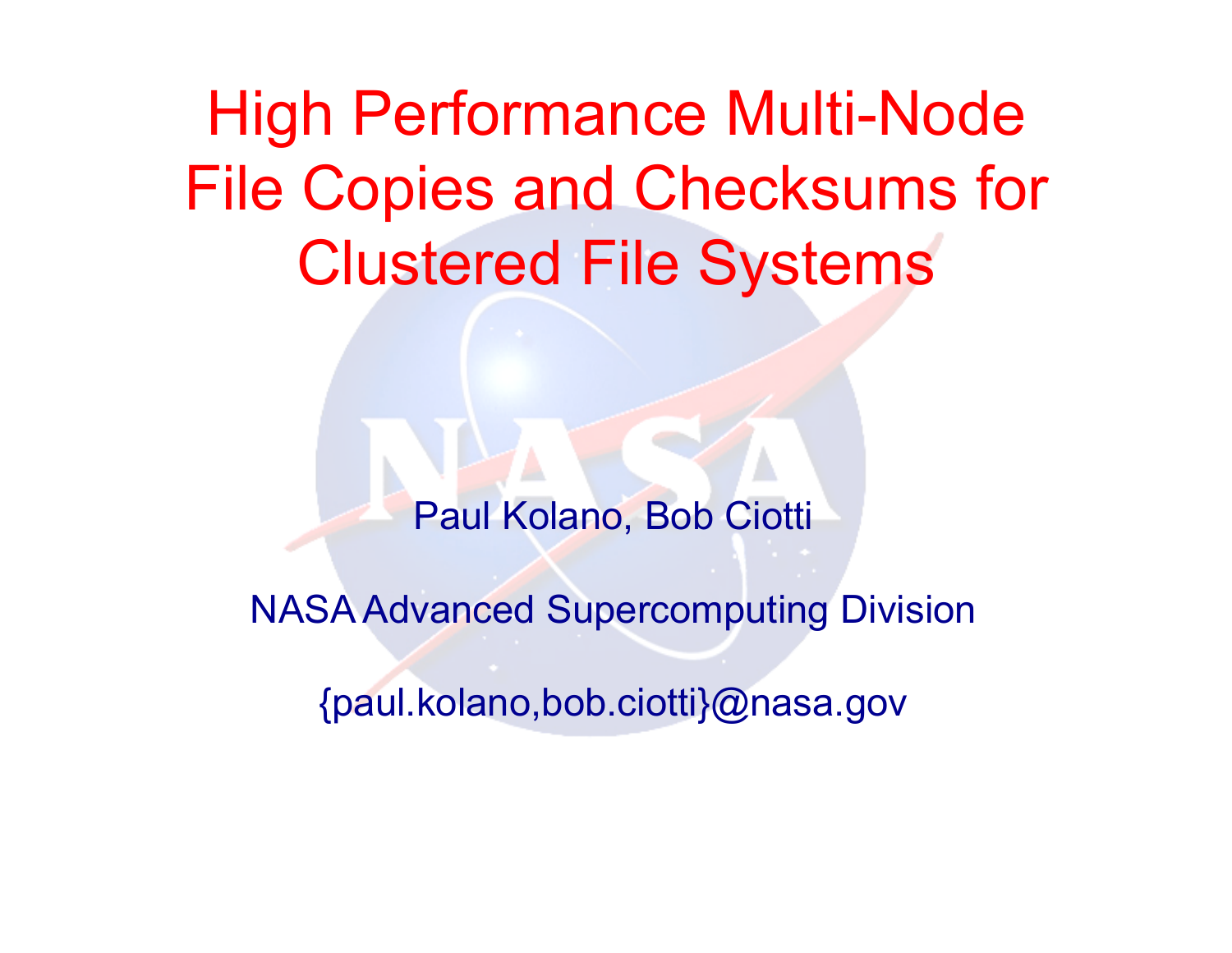



## **Overview**

- Problem background
- Multi-threaded copies
- Optimizations
	- Split processing of files
	- ◆ Buffer cache management
	- Double buffering
- Multi-node copies
- Parallelized file hashing
- Conclusions and future work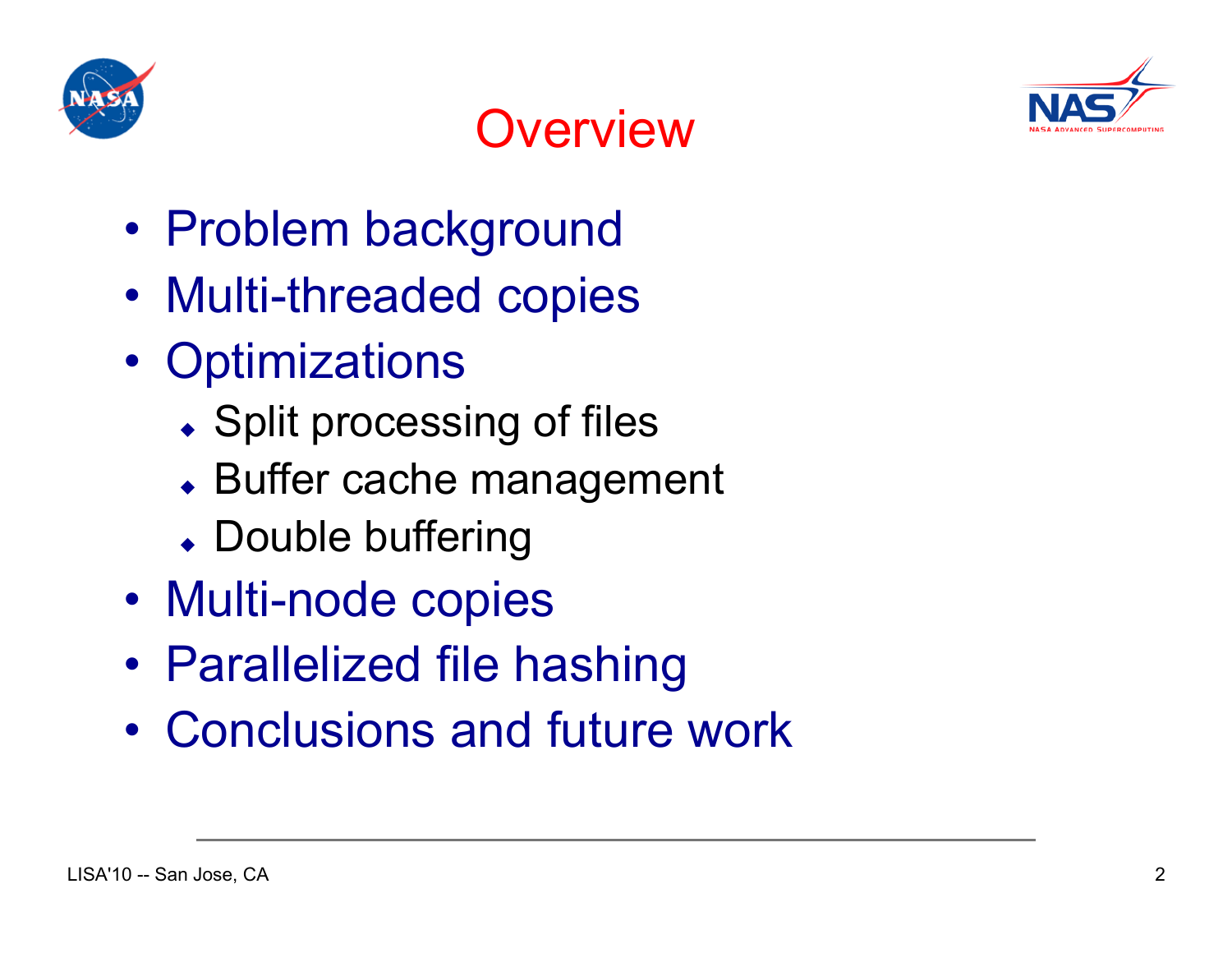



## File Copies

- Copies between local file systems are a frequent activity
	- Files moved to locations accessible by systems with different functions and/or storage limits
	- ◆ Files backed up and restored
	- Files moved due to upgraded and/or replaced hardware
- Disk capacity increasing faster than disk speed
	- Disk speed reaching limits due to platter RPMs
- File systems are becoming larger and larger
	- Users can store more and more data
- File systems becoming faster mainly via parallelization
	- Standard tools were not designed to take advantage of parallel file systems
- Copies are taking longer and longer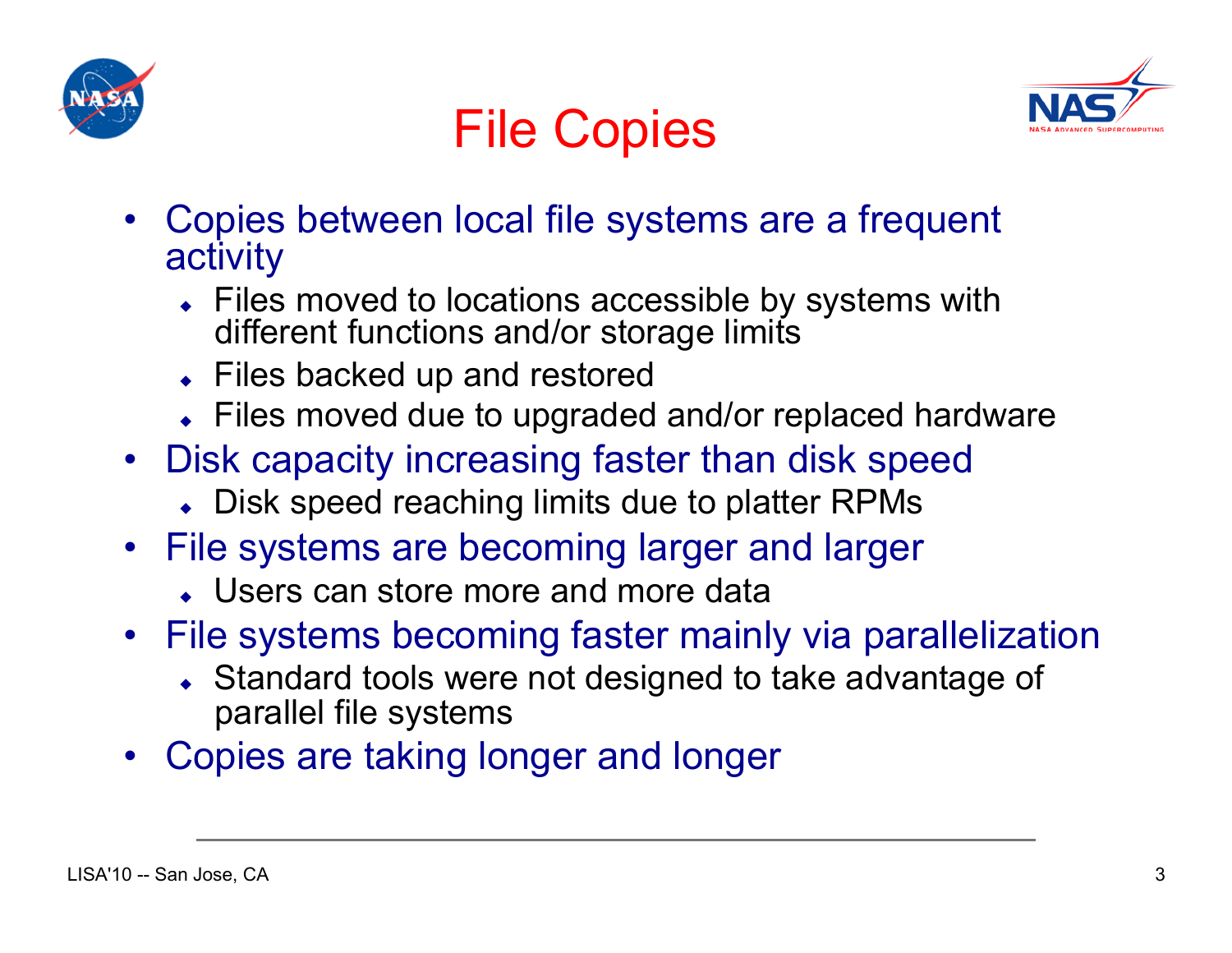



## Existing Solutions

- GNU coreutils cp command
	- Single-threaded file copy utility that is the standard on all Unix/Linux systems
- SGI cxfscp command
	- Proprietary multi-threaded file copy utility provided with CXFS file systems
- ORNL spdcp command
	- MPI-based multi-node file copy utility for **Lustre**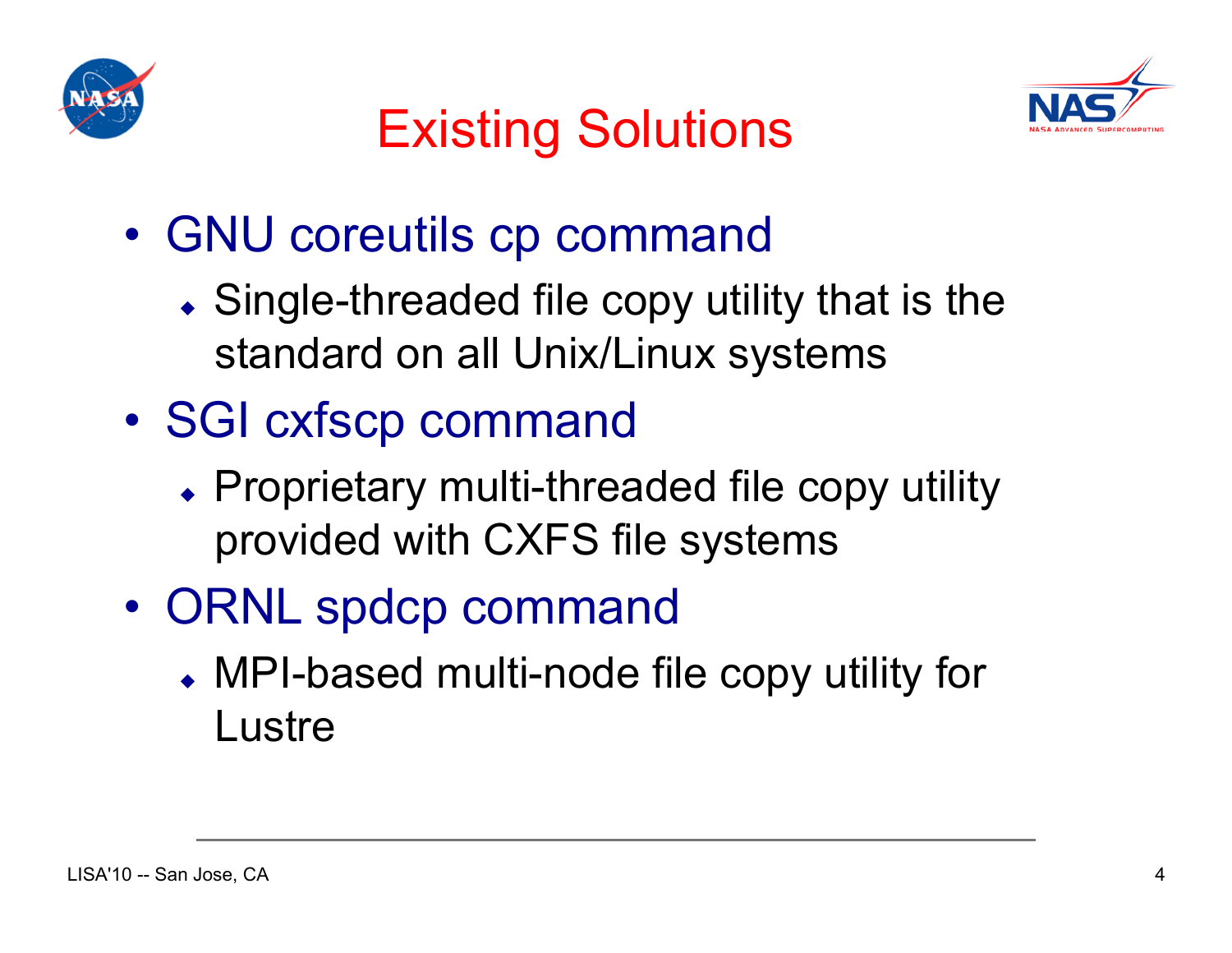



- A single reader/writer cannot utilize the full bandwidth of parallel file systems
	- ◆ Standard cp only uses a single thread of execution
- A single host cannot utilize the full bandwidth of parallel file systems
	- ◆ SGI cxfscp only operates across a single host (or single system image)
- There are many types of file systems and operating environments
	- ORNL spdcp only operates on Lustre file systems and only when MPI is available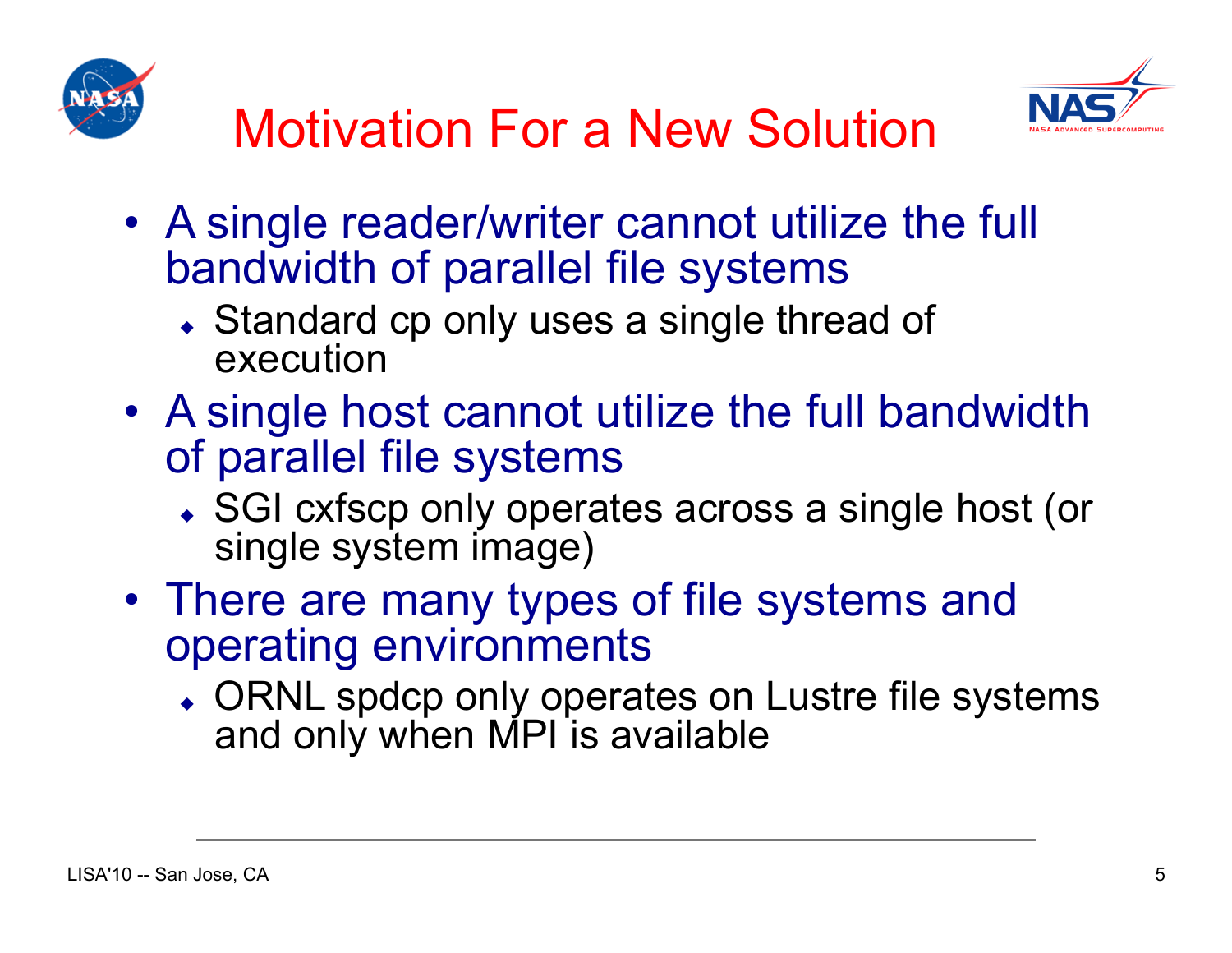



- Copy program designed for parallel file systems
	- Multi-threaded parallelism maximizes single system performance

**Mcp** 

- Multi-node parallelism overcomes single system resource limitations
	- Portable TCP model
- Compatible with many different file systems
- Drop-in replacement for standard cp
	- All options supported
	- Users can take full advantage of parallelism with minimal additional knowledge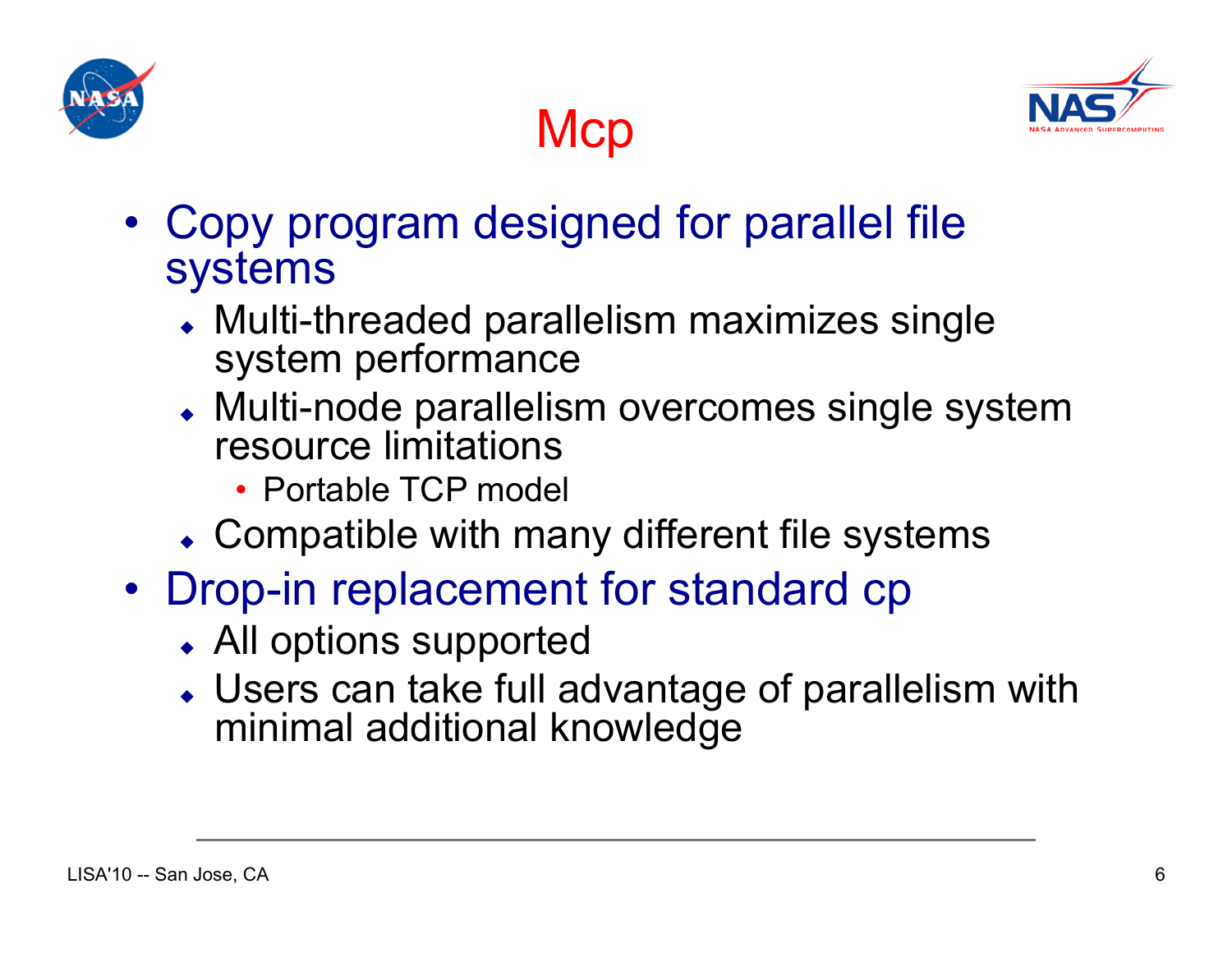



- File copies are mostly embarrassingly parallel
	- Directory creation
		- Target directory must exist when file copy begins
	- Directory permissions and ACLs
		- Target directory must be writable when file copy begins
		- Target directory must have permissions and ACLs of source directory when file copy completes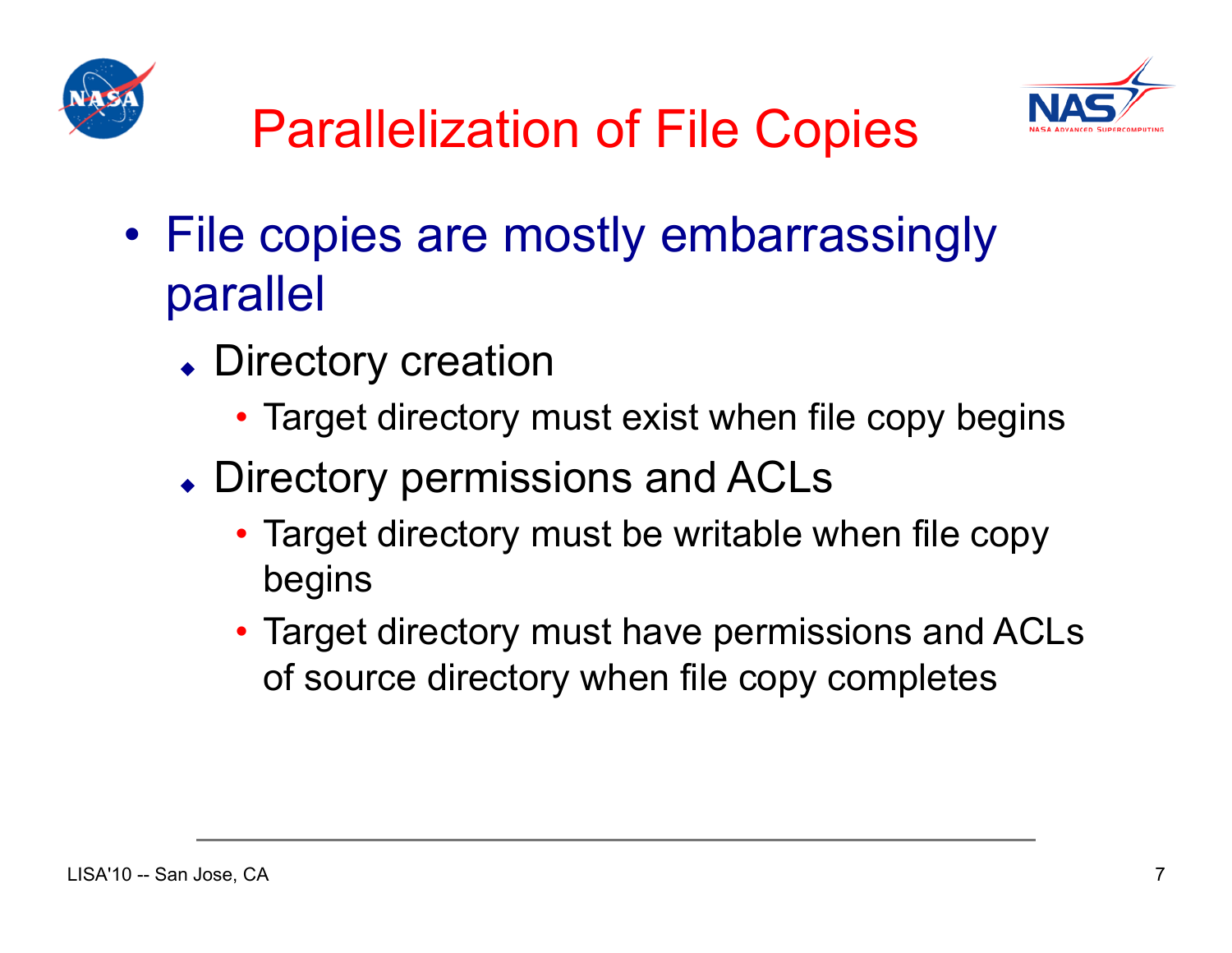



# Multi-Threaded Copies

- Mcp based on cp code from GNU coreutils
	- Exact interface users are familiar with
	- Original behavior
		- Depth-first search
		- Directories are created with write/search permissions before contents copied
		- Directory permissions restored after subtree copied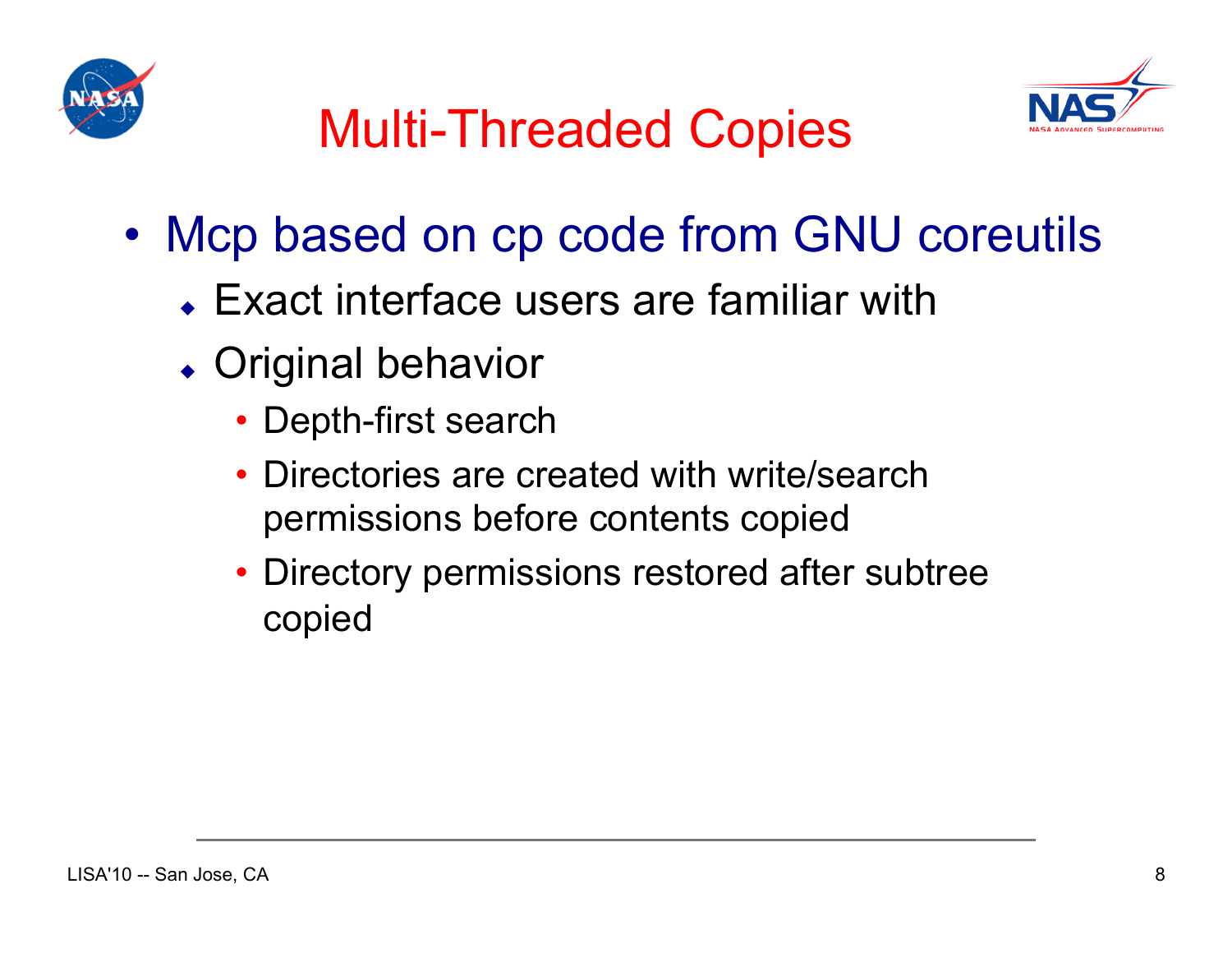



# Multi-Threaded Copies (cont.)

- Multi-threaded parallelization of cp using OpenMP
	- Traversal thread
		- Original cp behavior except when regular file encountered
			- Create copy task and push onto semaphore-protected task queue
			- Pop open queue indicating file has been opened
	- Worker threads
		- Pop task from task queue
		- Open file and push notification onto open queue
			- Directory permissions and ACLs are irrelevant once file is opened
		- Perform copy
		- Optionally, push final stats onto stat queue
	- ◆ Stat (and later...hash) thread
		- Pop stats from stat queue
		- Print final stats received from worker threads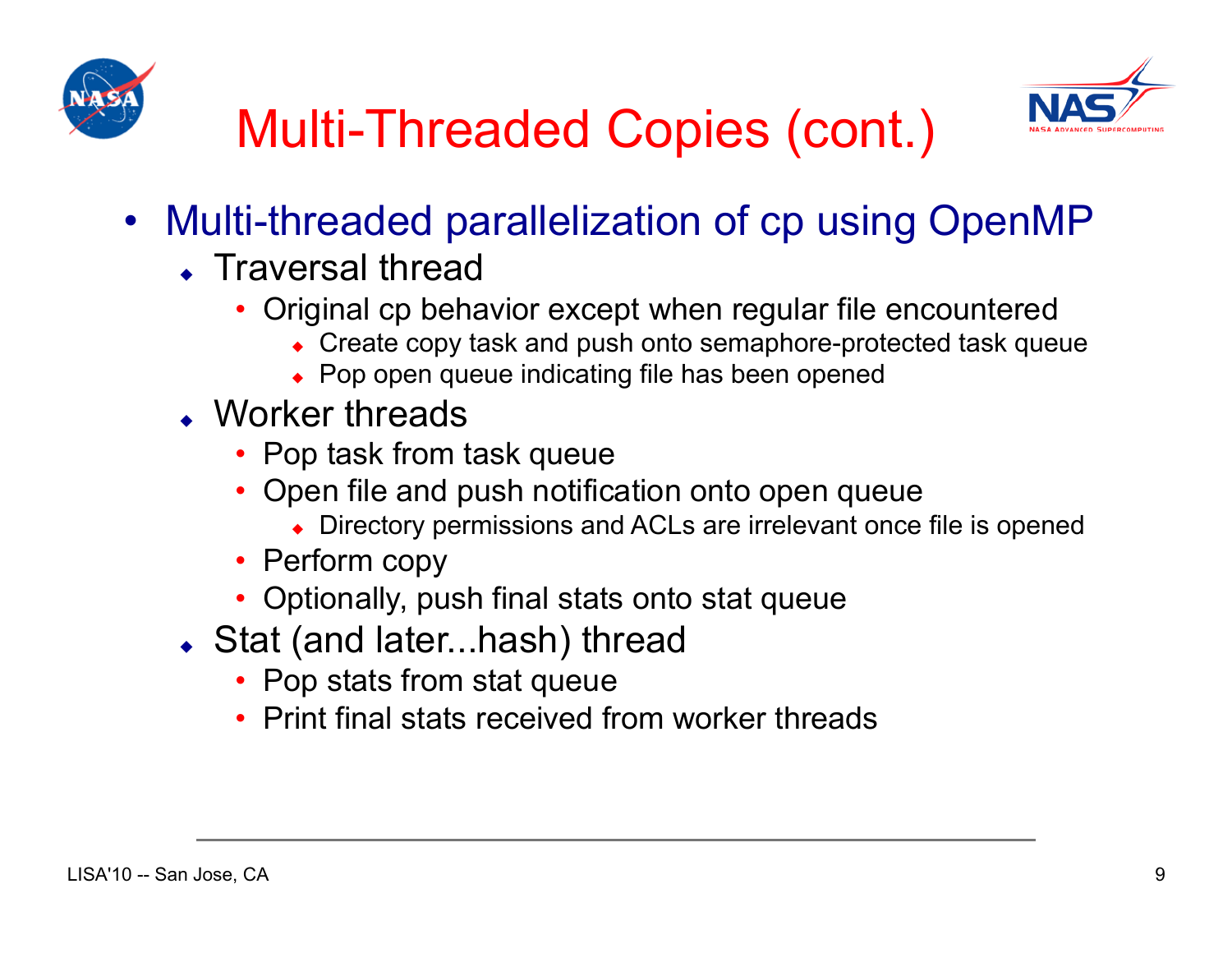



## Test Environment

- Pleiades supercluster (#6 on Jun. 2010 TOP500 list)
	- 1.009 PFLOPs/s peak with 84,992 cores over 9472 nodes
	- Nodes used for testing
		- Two 3.0 GHz quad-core Xeon Harpertown
		- 1 GB DDR2 RAM per core
- Copies between Lustre file systems
	- ◆ 1 MDS, 8 OSSs, 60 OSTs each
	- IOR benchmark performance
		- Source read: 6.6 GB/s
		- Target write: 10.0 GB/s
	- Theoretical peak copy performance: 6.6 GB/s
- Performance measured with dedicated jobs on (near) idle file systems
	- Minimal interference from other activity
- Test cases, baseline performance, and stripe count

| tool | stripe count  | 64x1 GB | <b>1x128 GB</b> |
|------|---------------|---------|-----------------|
| CD   | default $(4)$ | 174     | 102             |
| CD   | max(60)       | 132     | 240             |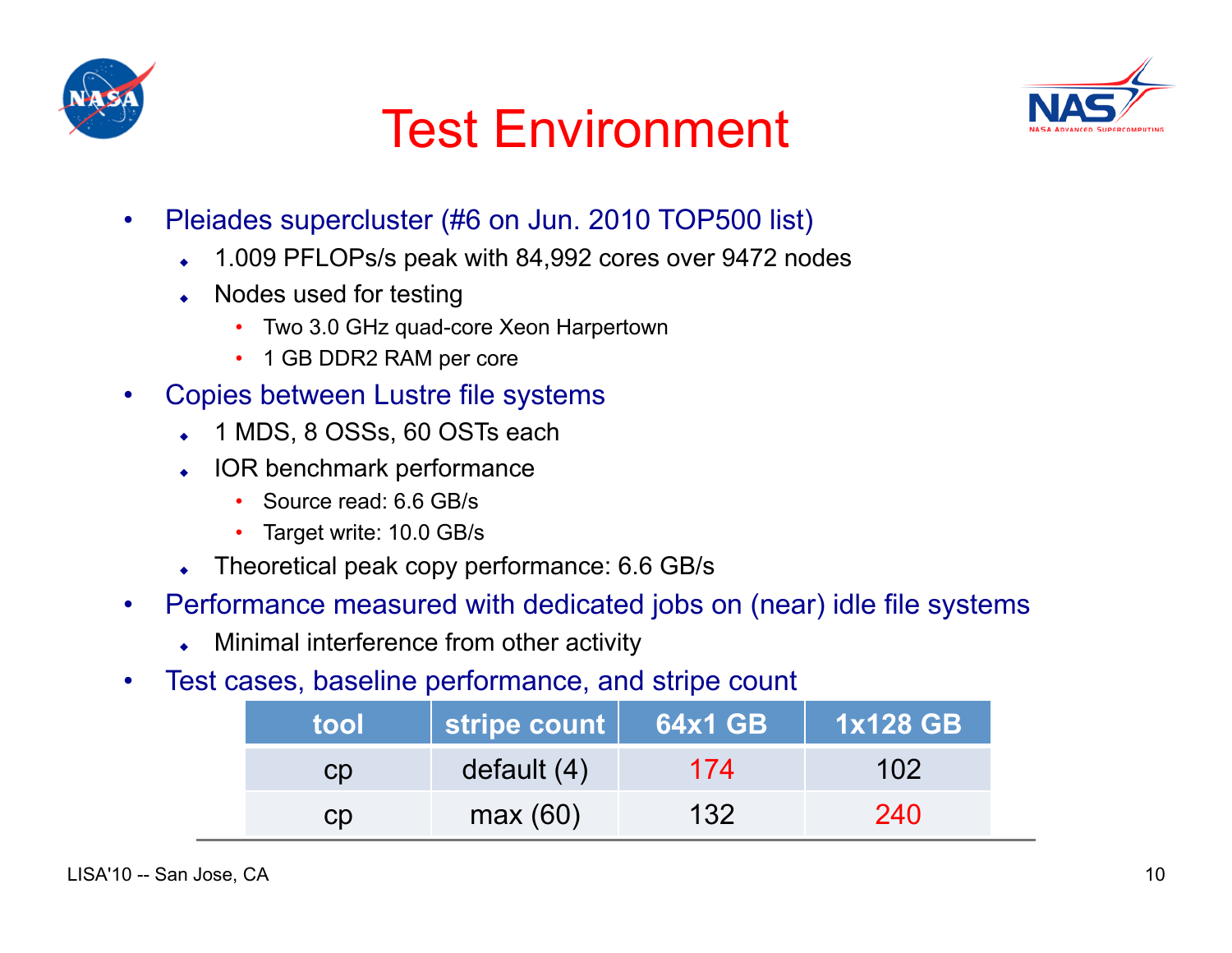

## Multi-Threaded Copy Performance (MB/s)



| tool | threads | 64 x 1 GB | 1 x 128 GB |
|------|---------|-----------|------------|
| CD   |         | 174       | 240        |
| mcp  |         | 177       | 248        |
| mcp  | 2       | 271       | 248        |
| mcp  |         | 326       | 248        |
| mcp  |         | 277       | 248        |

- Less than expected and diminishing returns
- No benefit in single large file case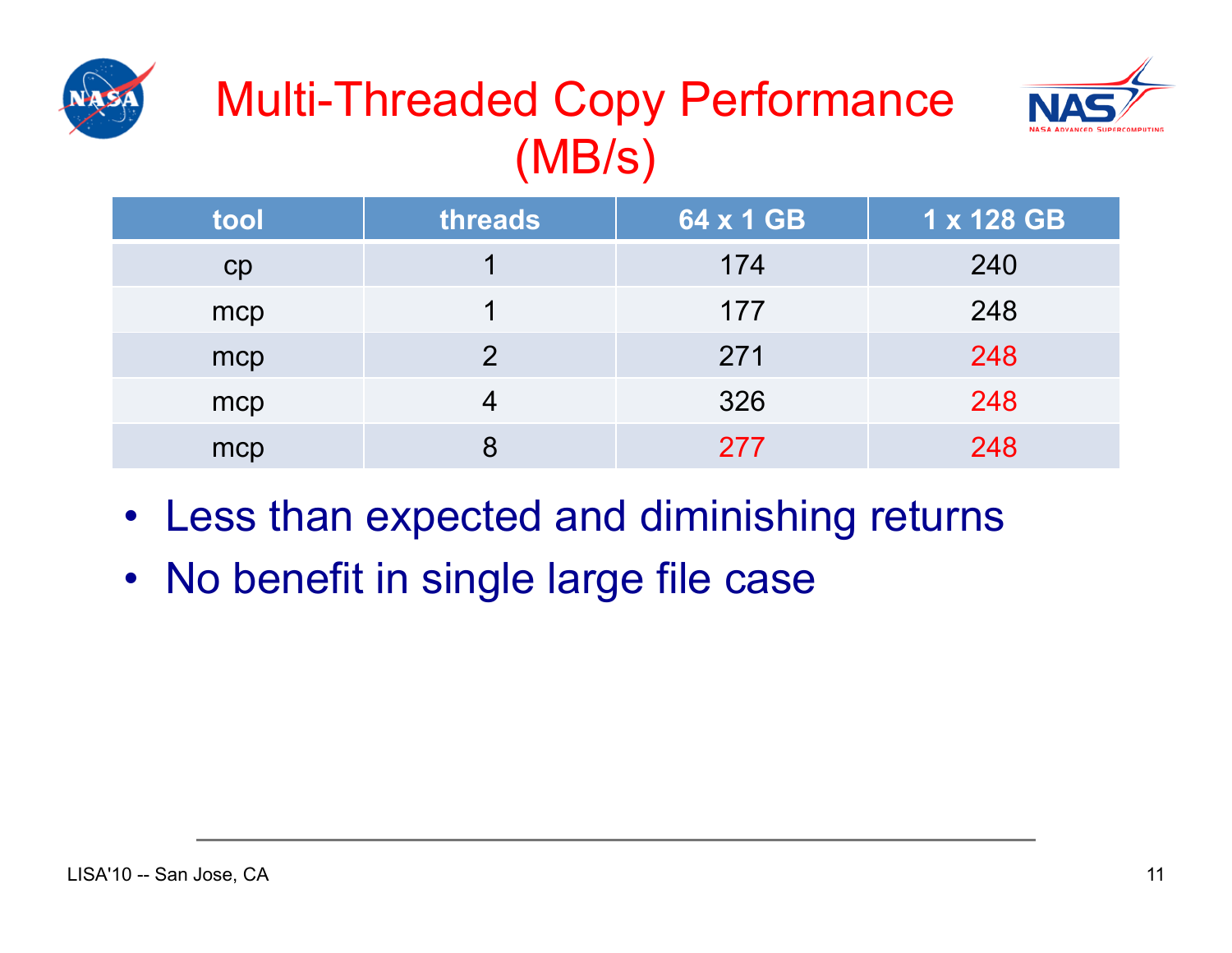



### Handling Large Files (Split Processing)

- Large files create imbalances in thread workloads
	- Some may be idle
	- Others may still be working
- Mcp supports parallel processing of different portions of the same file
	- Files are split at a configurable threshold
	- The main traversal thread adds n "split" tasks
	- Worker threads only process portion of file specified in task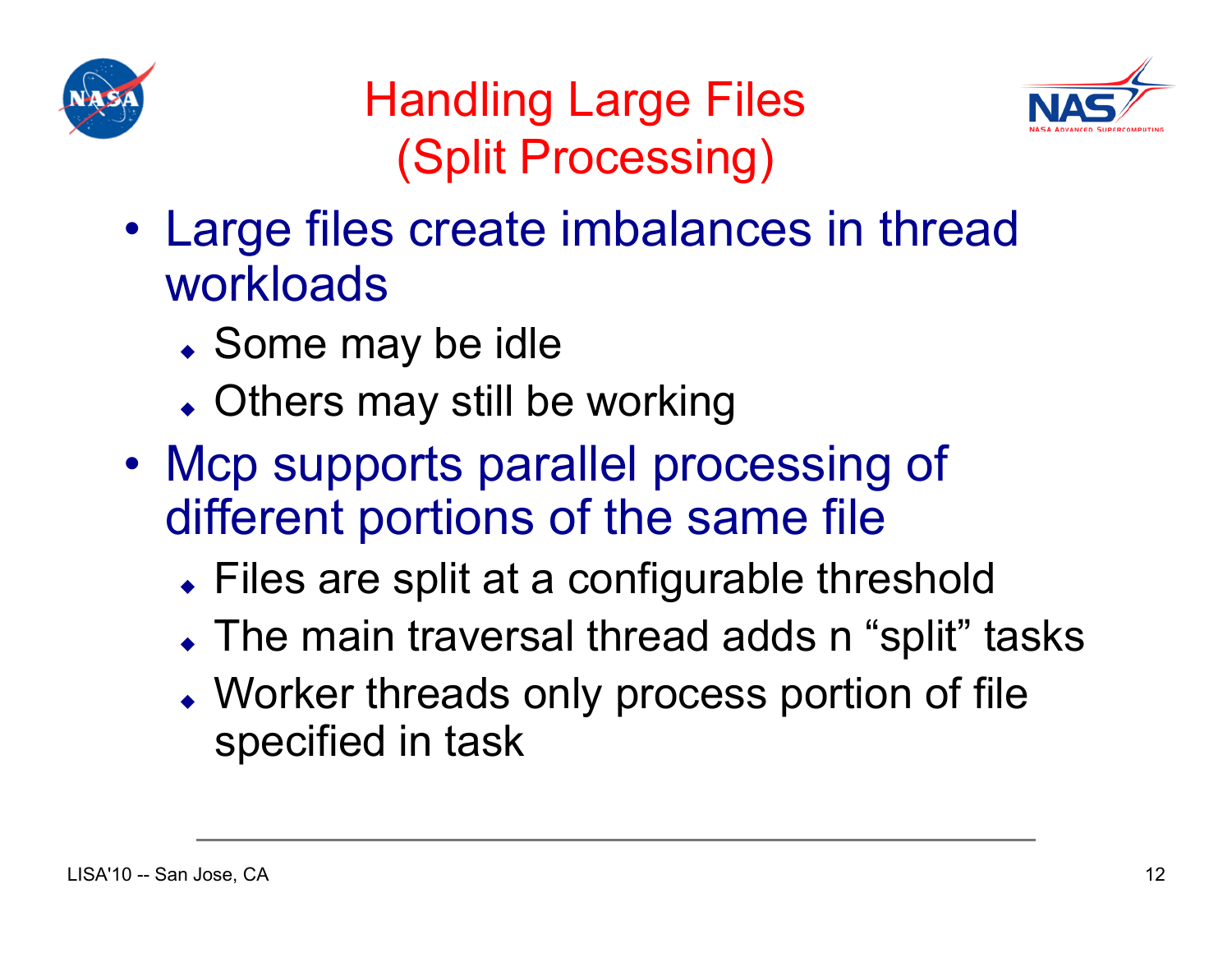





| tool | threads        | split size     | 1 x 128 GB |
|------|----------------|----------------|------------|
| mcp  | $\star$        | $\overline{0}$ | 248        |
| mcp  | 2              | $1$ GB         | 286        |
| mcp  | $\overline{2}$ | <b>16 GB</b>   | 296        |
| mcp  | 4              | $1$ GB         | 324        |
| mcp  | 4              | <b>16 GB</b>   | 322        |
| mcp  | 8              | $1$ GB         | 336        |
| mcp  | 8              | <b>16 GB</b>   | 336        |

- Less than expected and diminishing returns
- Minimal difference in overhead
	- Will use 1 GB split size in remainder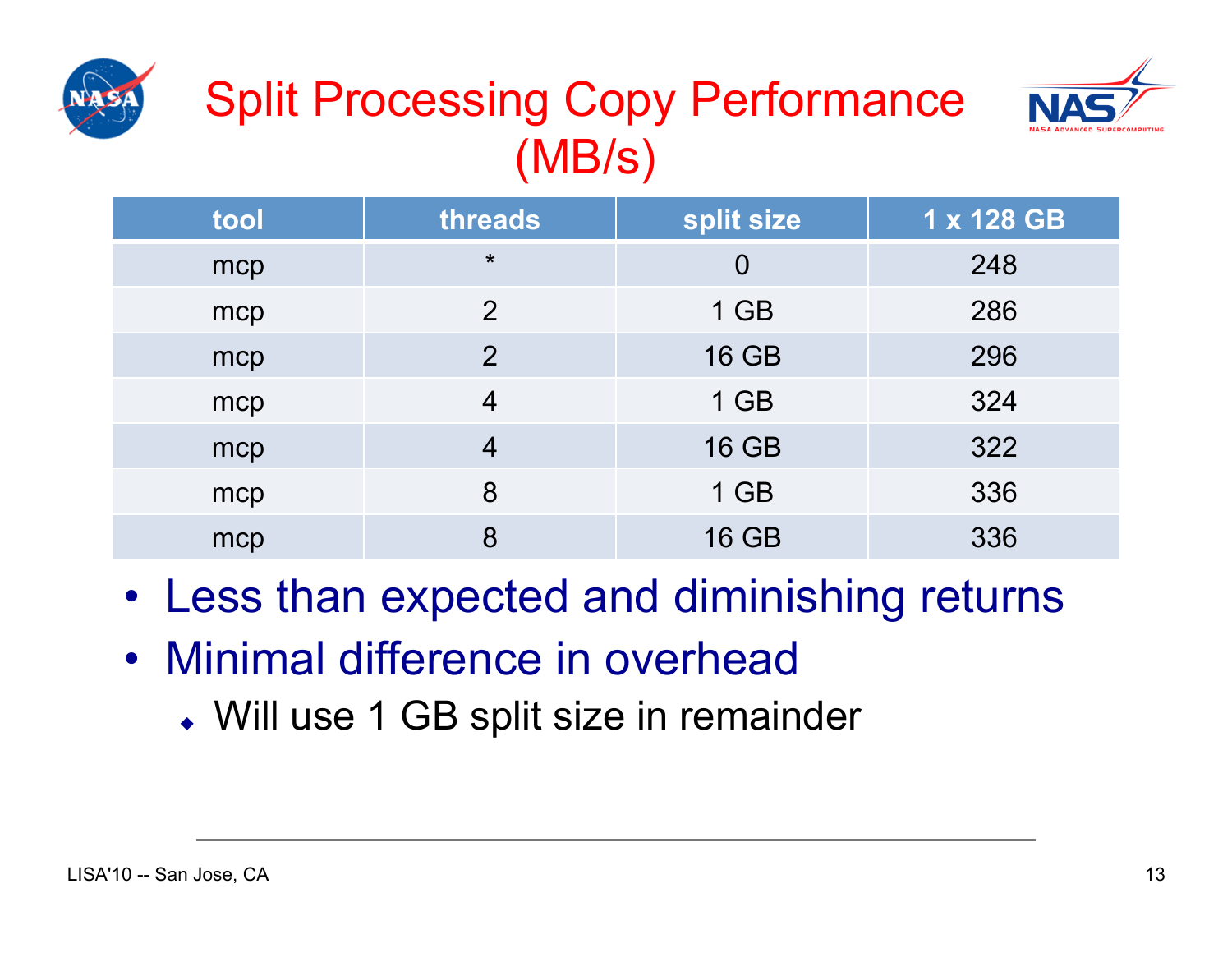



### Less Than Expected Speedup (Buffer Cache Management)

- Buffer cache becomes liability during copies
	- CPU cycles wasted caching file data that is only accessed once
	- Squeezes out existing cache data that may be in use by other processes
- Mcp supports two alternate management schemes
	- posix fadvise()
		- Use buffer cache but advise kernel that file will only be accessed once
	- Direct I/O
		- Bypass buffer cache entirely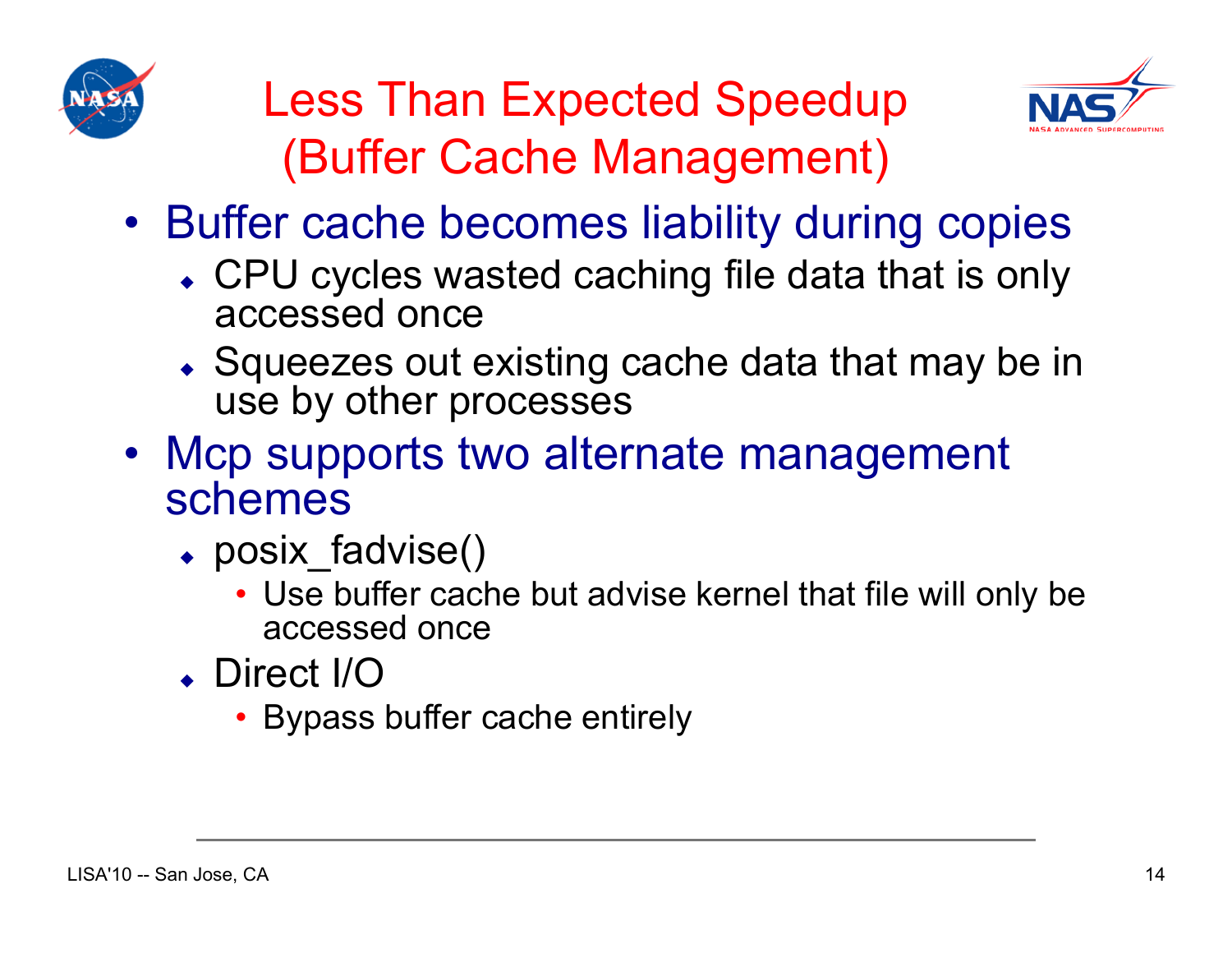



### Managed Buffer Cache Copy Performance (64x1 GB)

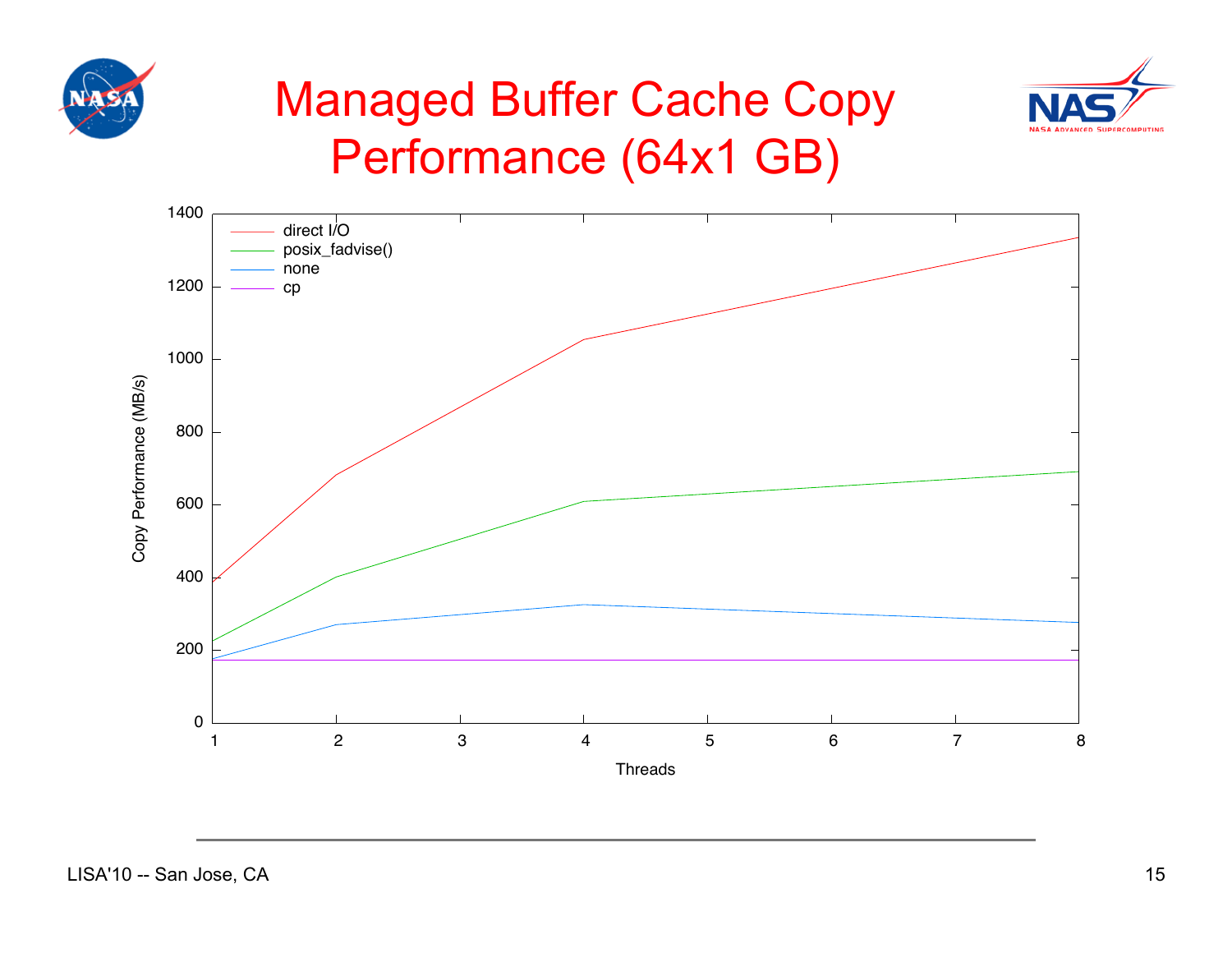



### Managed Buffer Cache Copy Performance (1x128 GB)

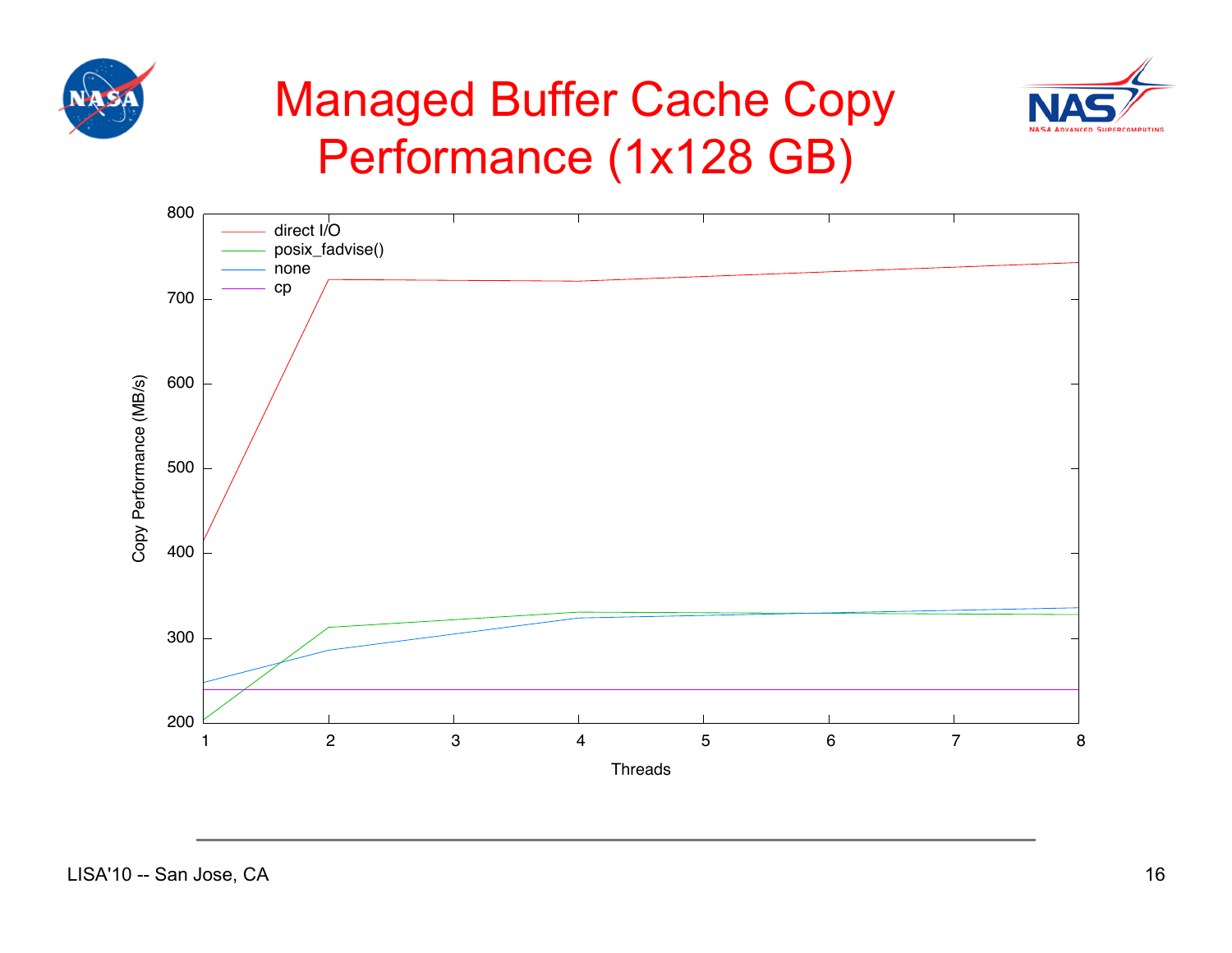



We Can Still Do Better On One Node (Double Buffering)

- Read/writes of file blocks are serially processed within the same thread
	- Time:

n\_blocks \* (time(read) + time(write))

- Mcp uses non-blocking I/O to read next block while previous block being written
	- Time:

time(read) +  $(n_blocks-1)$  \* max(time(read), time(write)) + time(write)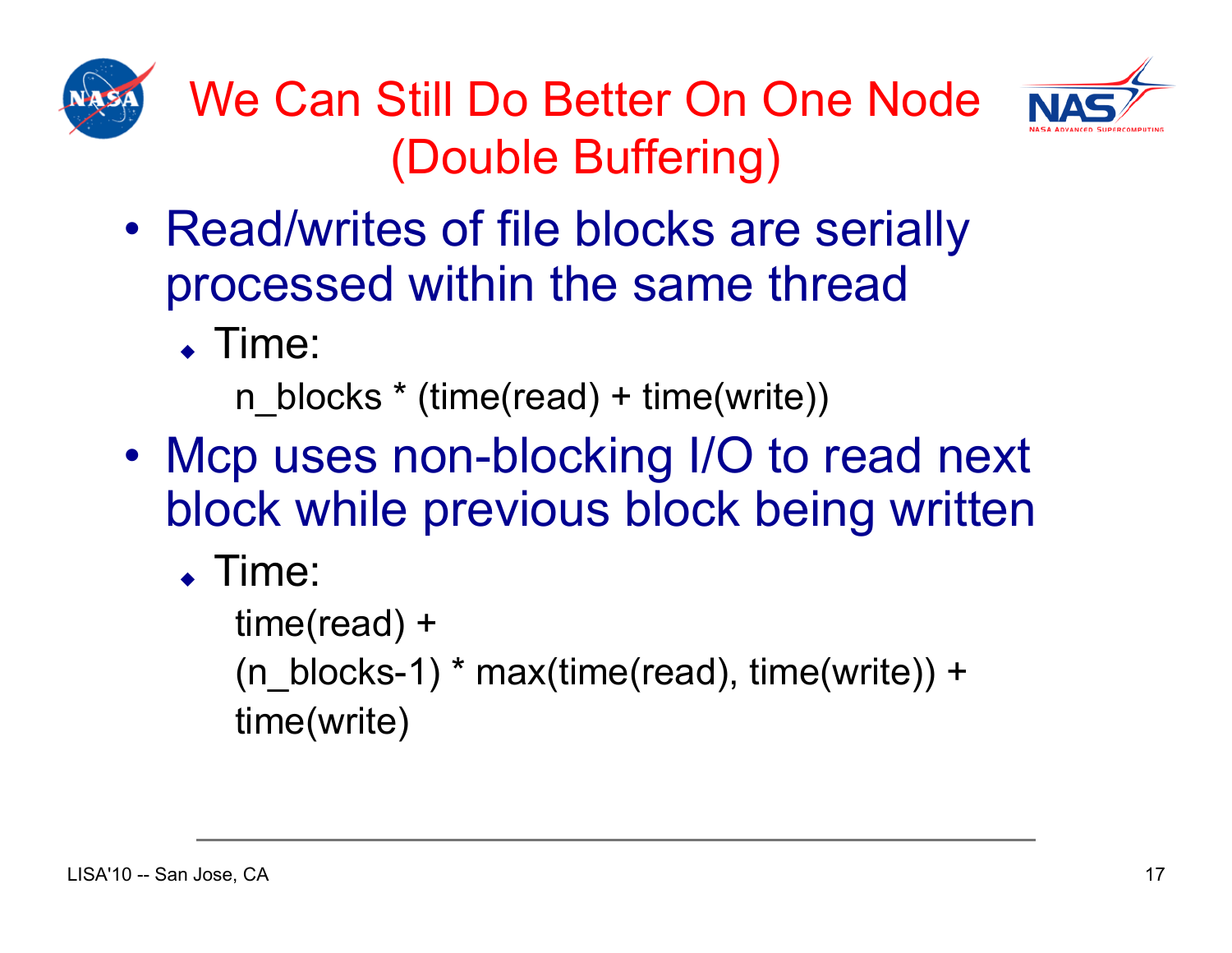

### Double Buffered Copy Performance (64x1 GB)



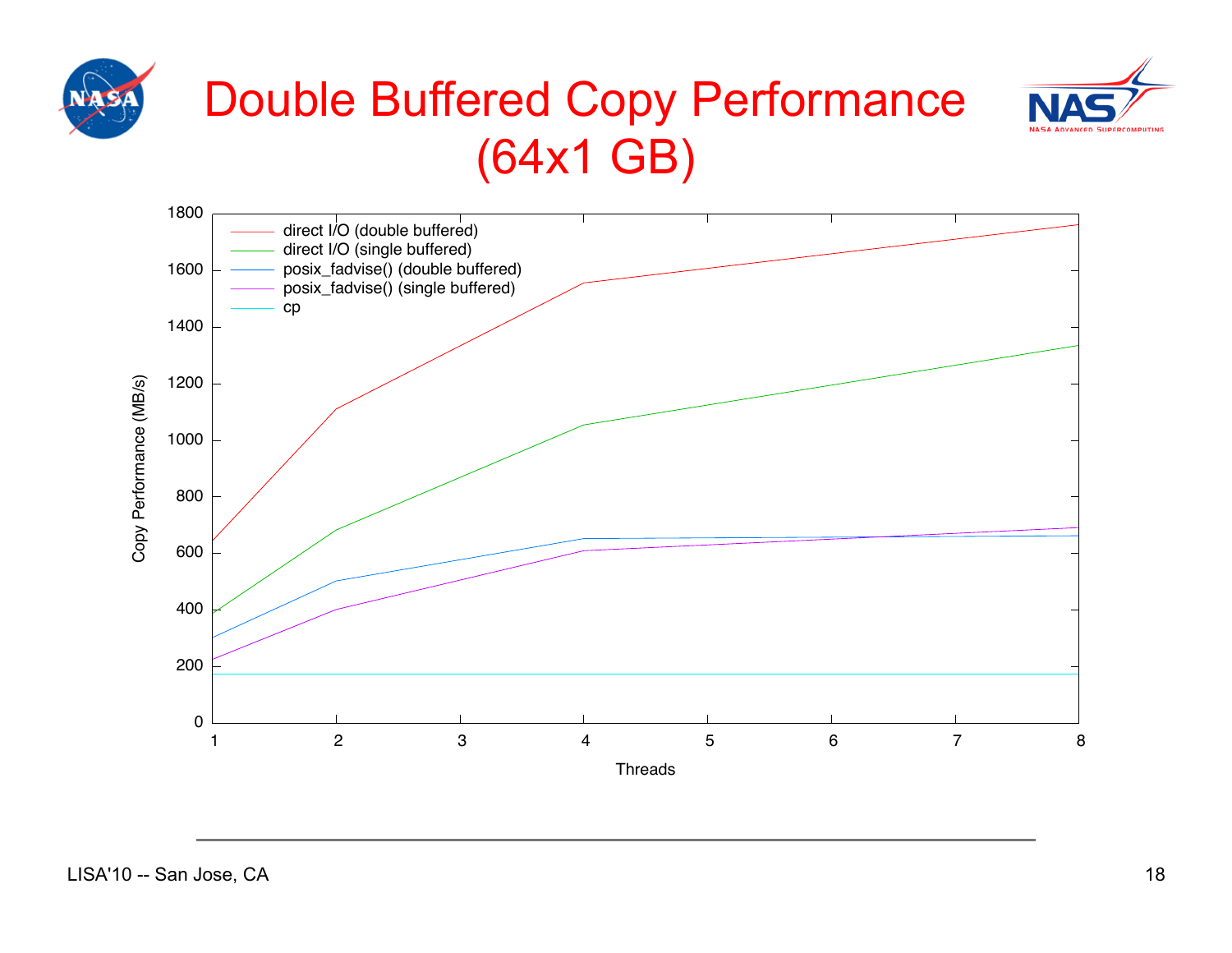





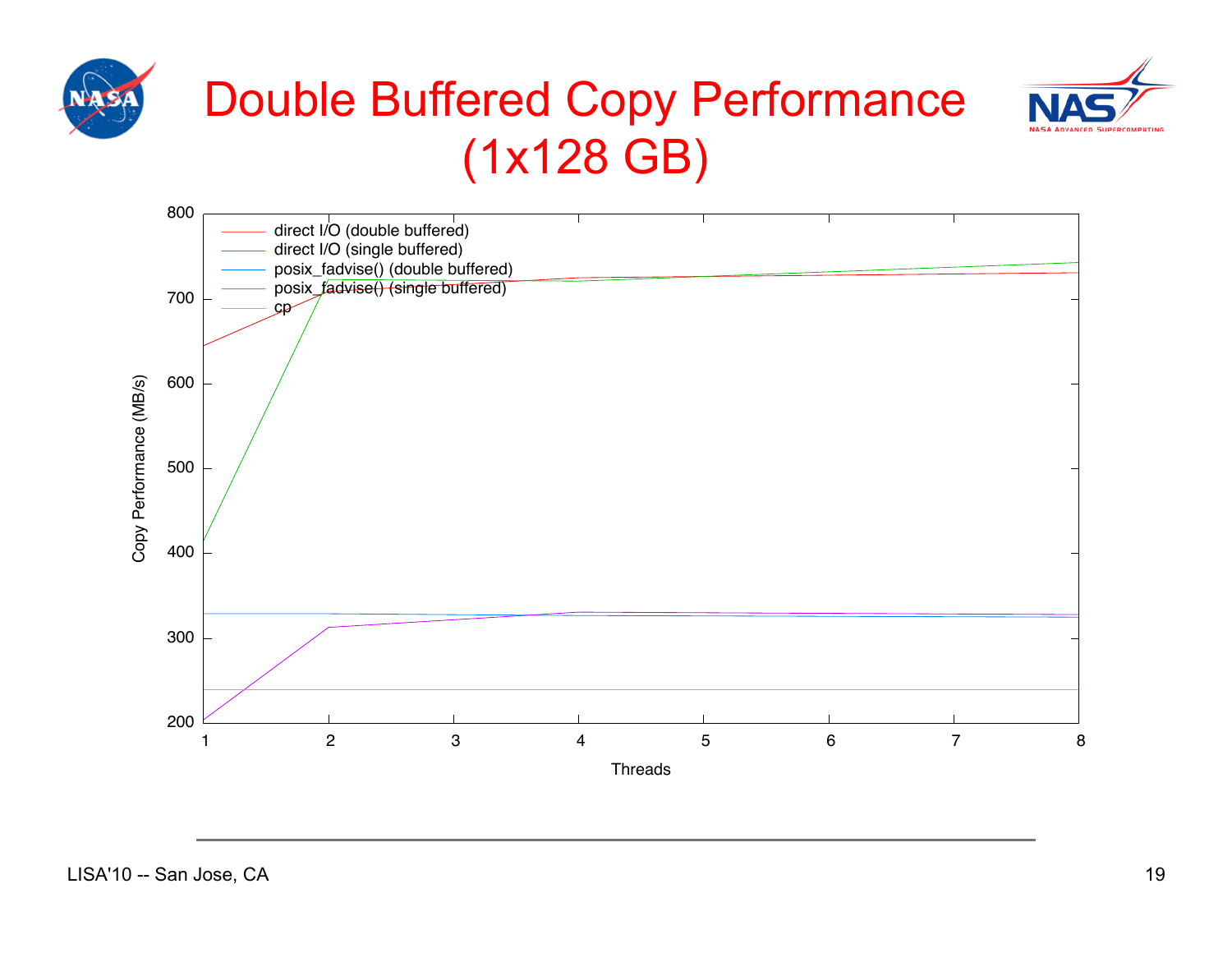



## Multi-Node Copies

- Multi-threaded copies have diminishing returns due to single system bottlenecks
- Need multi-node parallelism to maximize performance
- Mcp supports both MPI and TCP models
	- Only TCP will be discussed (MPI similar)
		- Lighter weight
		- More portable
		- Ability to add/remove workers nodes dynamically
			- Can use larger set of smaller jobs instead of one large job
			- Can add workers during off hours and remove during peak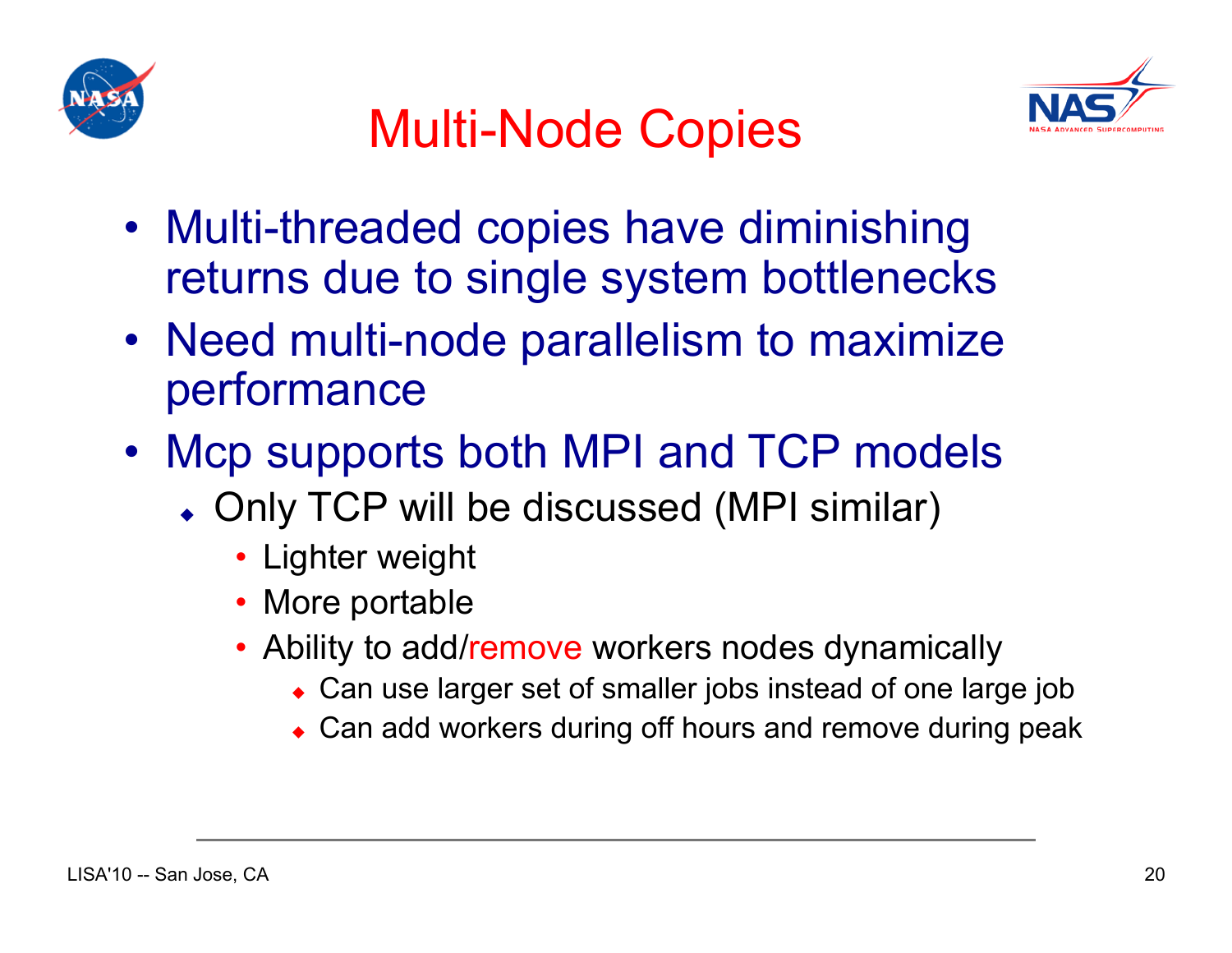



# Multi-Node Copies Using TCP

- Manager node
	- Traversal thread, worker threads, and stat/hash thread
	- ↓ TCP thread
		- Listens for connections from worker nodes
			- ◆ Task request
				- Pop task queue
				- Send task to worker
			- ◆ Stat report
				- Push onto stat queue

#### • Worker nodes

- Worker threads
	- Push task request onto send queue
	- Perform copy in same manner as original worker threads
	- Push stat report onto send queue instead of stat queue
- ↓ TCP thread
	- Pop send queue
	- Send request/report to TCP thread on manager node
	- For task request, receive task and push onto task queue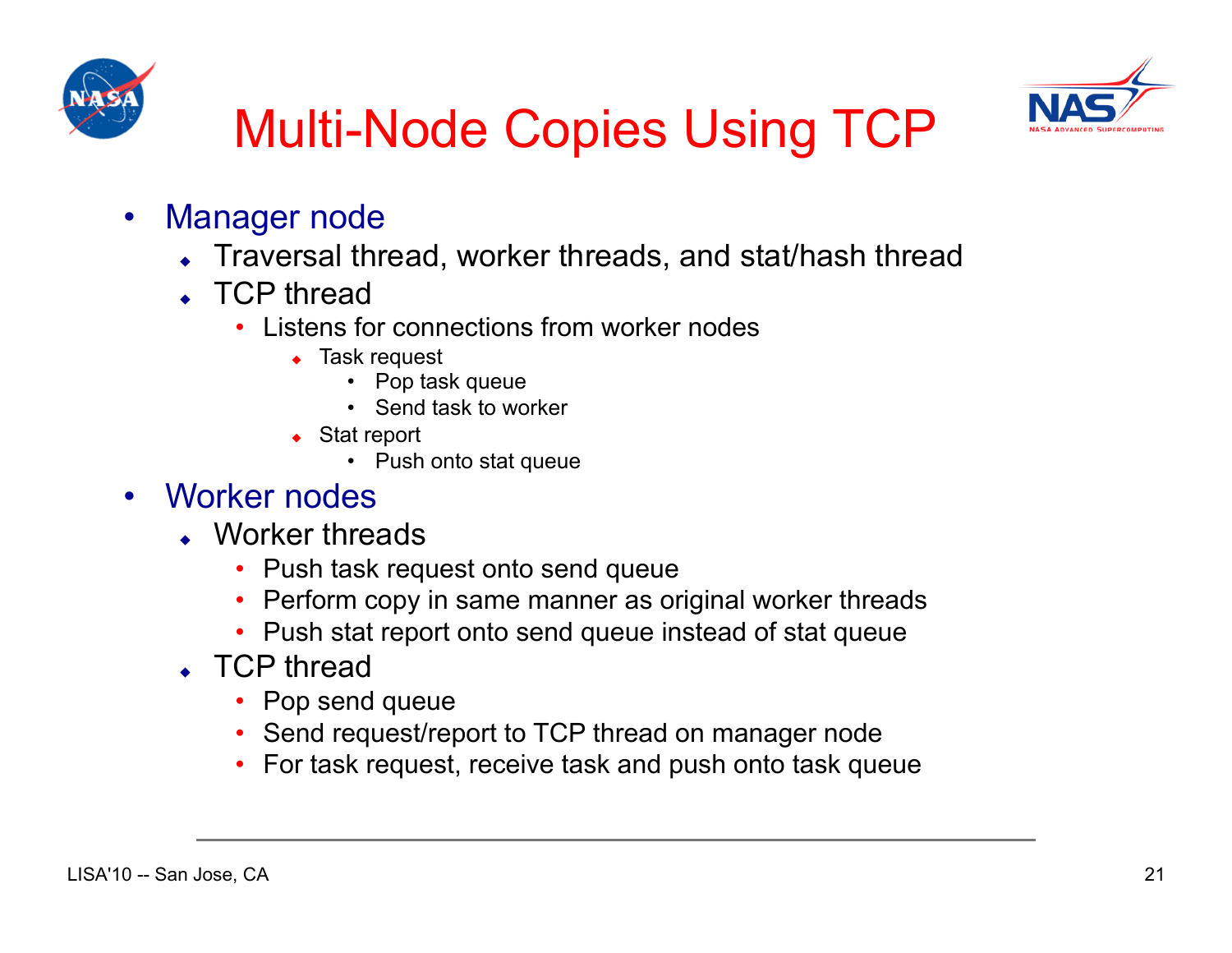



# TCP Security Considerations

- Communication over TCP is vulnerable to attack (especially for root copies)
	- $\leftarrow$  Integrity
		- Lost/blocked tasks
			- Files may not be updated that were supposed to be
				- e.g. cp /new/disabled/users /etc/passwd
		- Replayed tasks
			- Files may have been changed between legitimate copies
				- e.g. cp /tmp/shadow /etc/shadow
		- Modified tasks
			- ◆ Source and destination of copies
				- e.g. cp /attacker/keys /root/.ssh/authorized\_keys
	- Confidentiality
		- Contents of normally unreadable directories can be revealed
			- Tasks intercepted on the network
			- Tasks falsely requested from the manager
	- Availability
		- Copies can be disrupted by falsely requesting tasks
		- Normal network denials of service (won't discuss)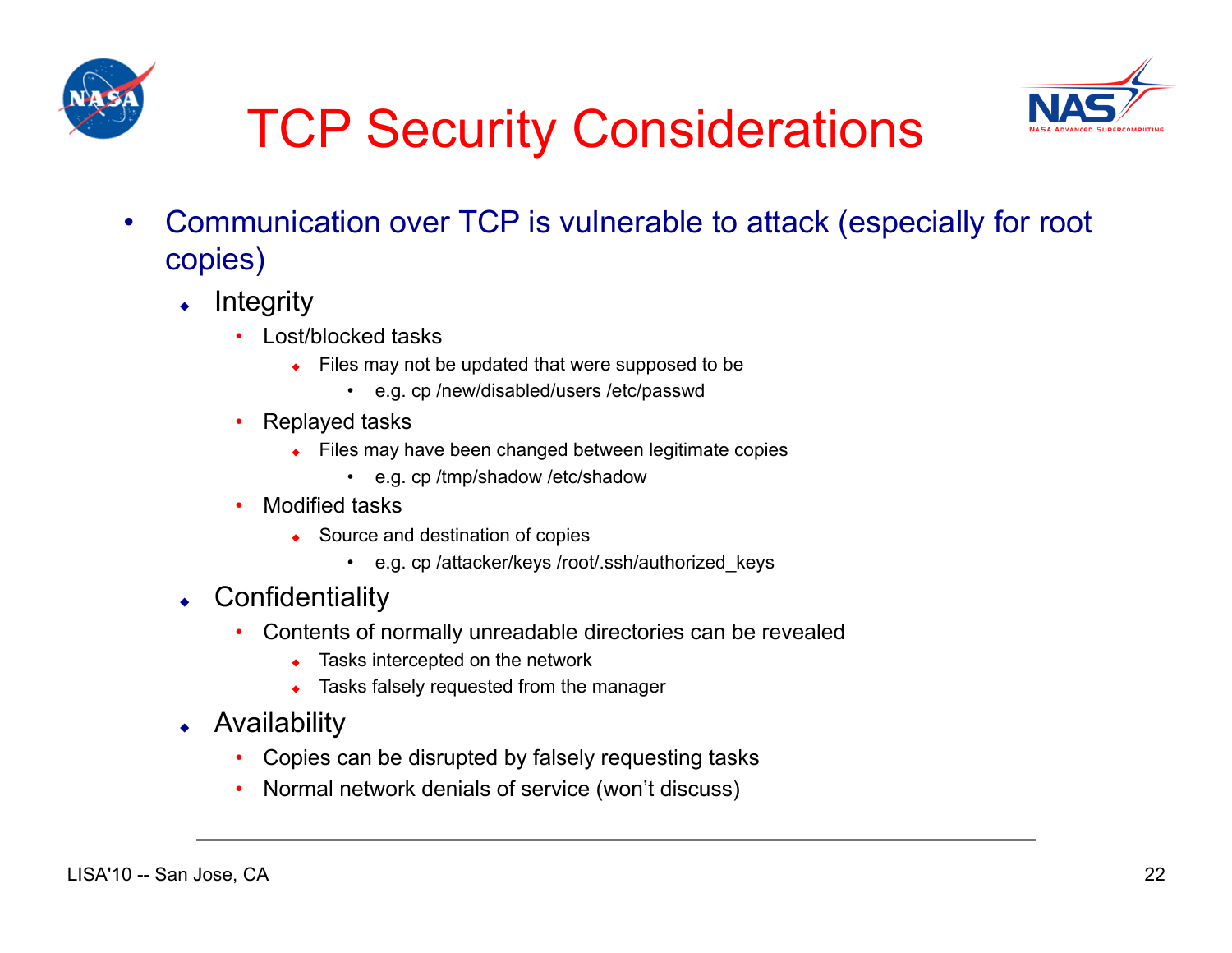



- Mcp secures all communication via TLS-**SRP** 
	- Transport Layer Security (TLS)
		- Provides integrity and privacy using encryption
			- ◆ Tasks cannot be intercepted, replayed, or modified over the network
	- Secure Remote Password (SRP)
		- Provides strong mutual authentication using simple passwords
			- Workers will only perform tasks from legitimate managers
			- Manager will only reveal task details to legitimate workers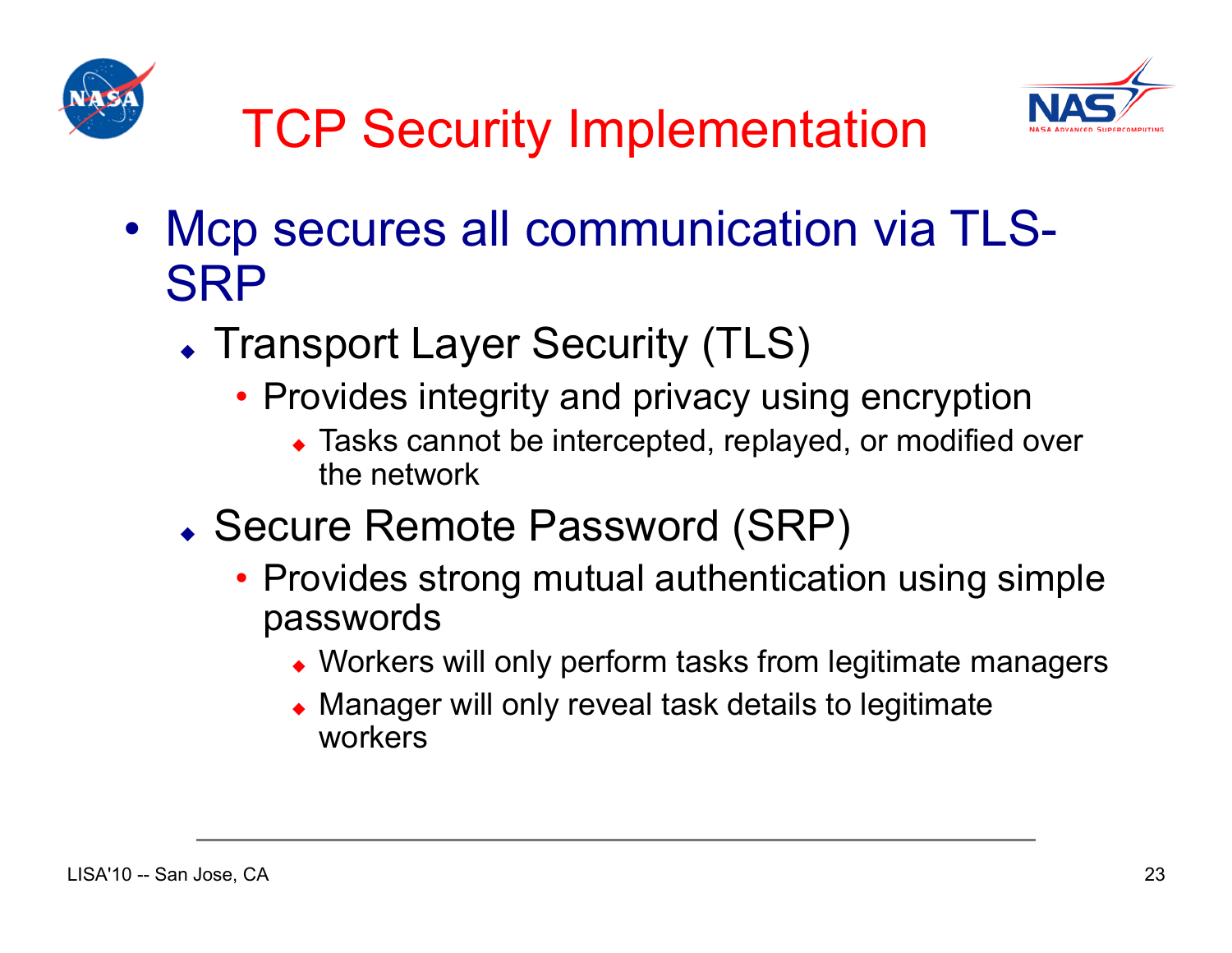



### Multi-Node Copy Performance (64x1 GB w/ posix\_fadvise())

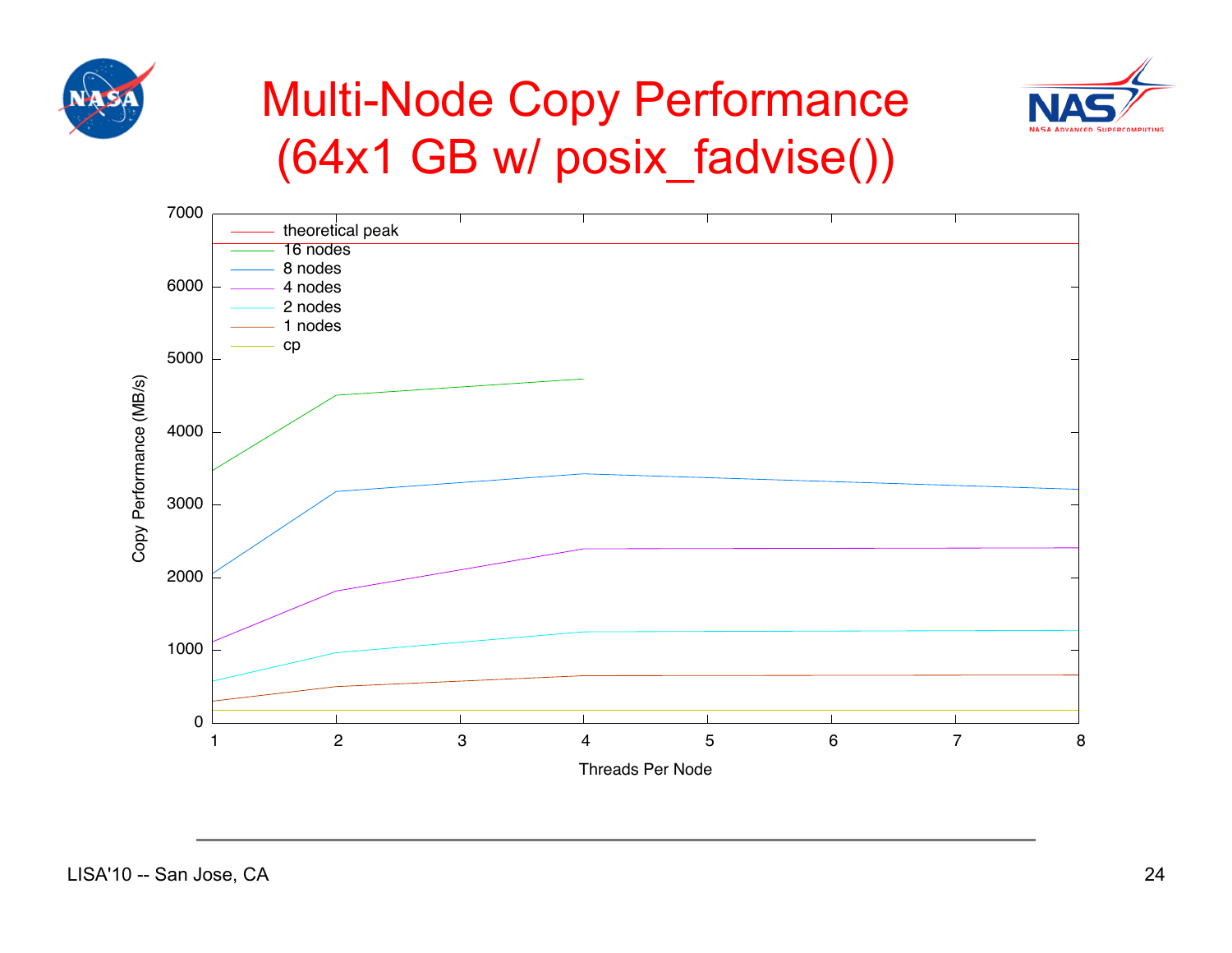



### Multi-Node Copy Performance (1x128 GB w/ direct I/O)

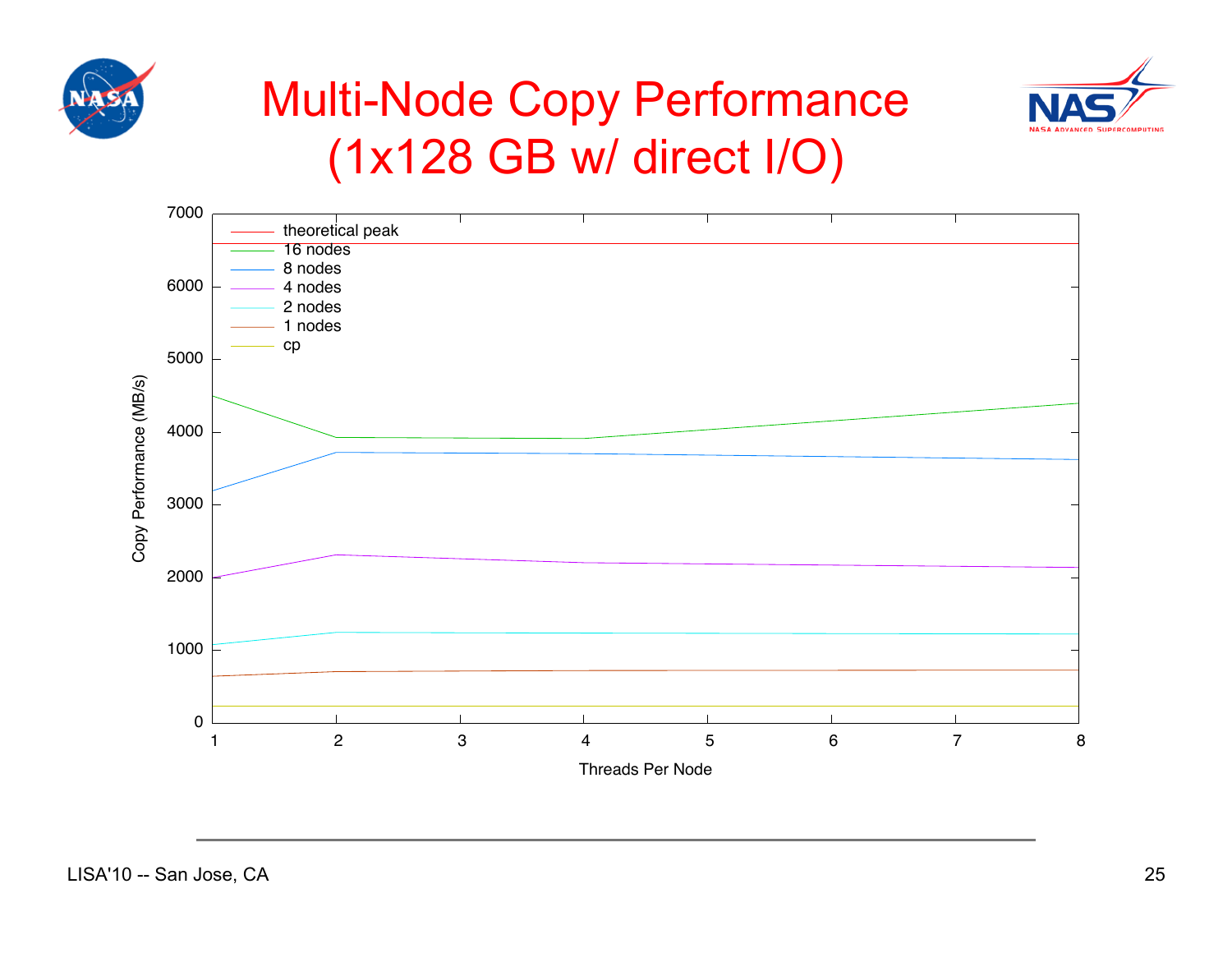



## Good New and Bad News

- Good news
	- We can do fast copies
		- 10x/27x of original cp on 1/16 nodes
		- 72% of peak based on 6.6 GB/s max read/write
- Bad news
	- The more data copied, the greater the probability for corruption
		- Disk corruption, memory glitches, etc.
		- Traditional approach to verify integrity
			- Hash file at source (e.g. md5sum)
			- $\leftrightarrow$  Hash file at destination and verify (e.g. md5sum  $-c$ )
	- Hashes are inherently serial
		- hash(ab)  $!=$  hash(ba)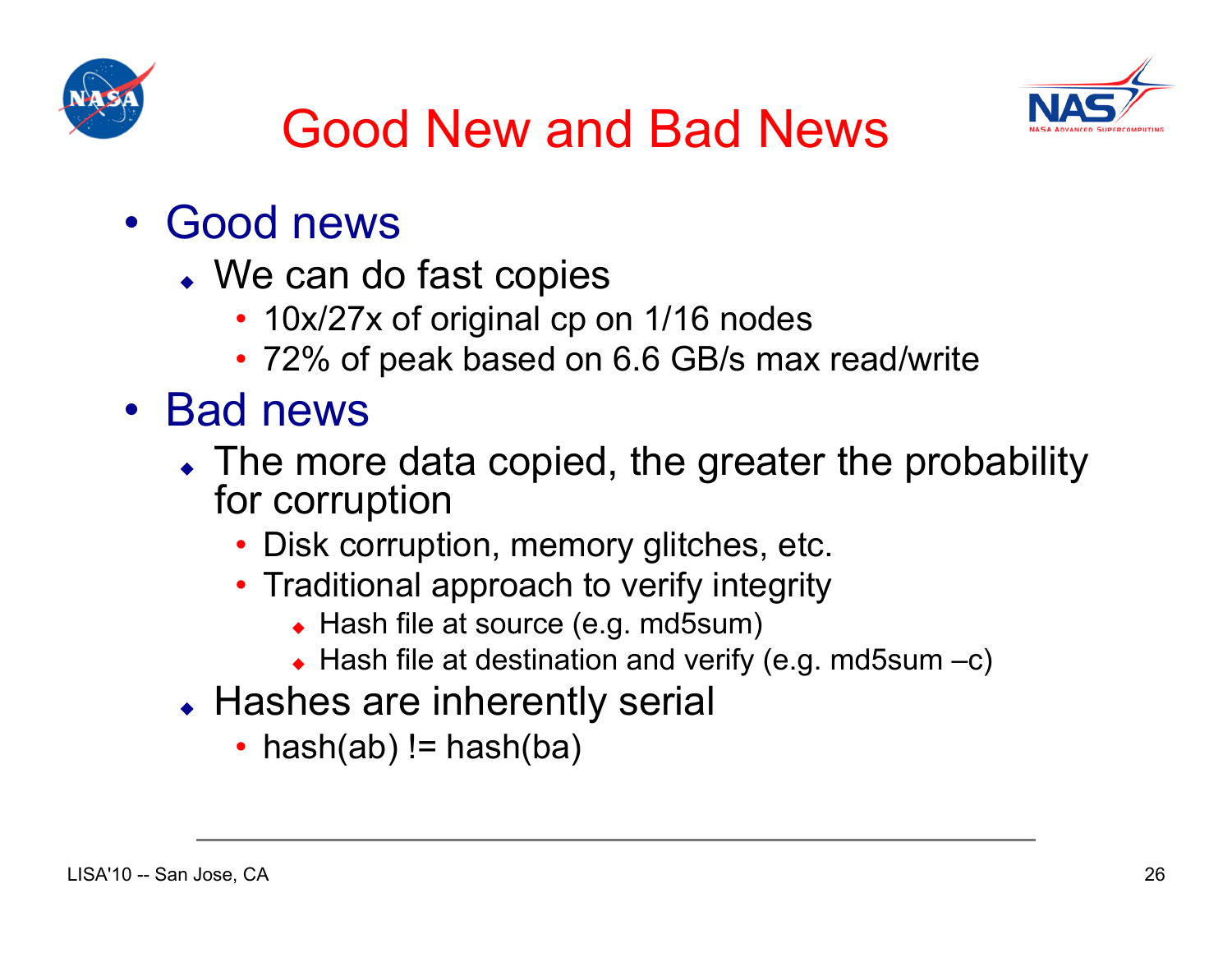



- Use hash trees
	- Leaf nodes are standard hashes of each subset of file at a given granularity
	- Internal nodes are hashes of concatenated child hashes
	- Root is single hash value
- Hash trees can be parallelized
	- All subtrees computed in parallel
	- Computation of remaining root of tree done serially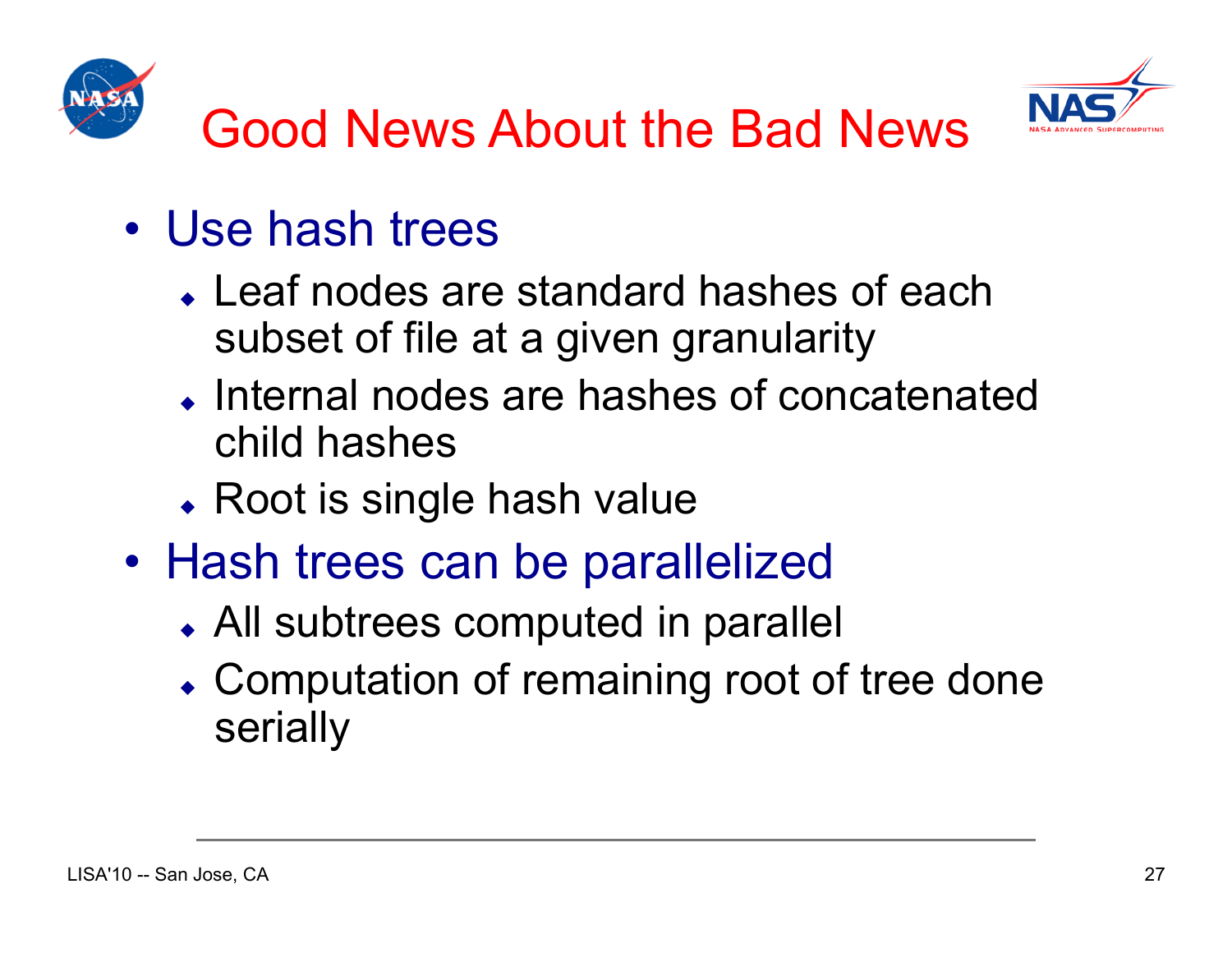



## Another Utility: Msum

- Drop-in replacement for md5sum
	- Based on md5sum code from GNU coreutils
- Supports multiple hash types
- Supports all the performance enhancements of mcp
	- Multi-threading, split processing, buffer cache management, double buffering
		- Details and performance in paper
	- Multi-node support via TCP/MPI
- Works mostly the same as mcp but instead of copy tasks, there are sum tasks
	- Worker threads compute hash subtrees they are responsible for
	- Subtree roots sent to stat/hash thread on main node
	- Stat/hash thread computes remaining root of tree once all subtrees received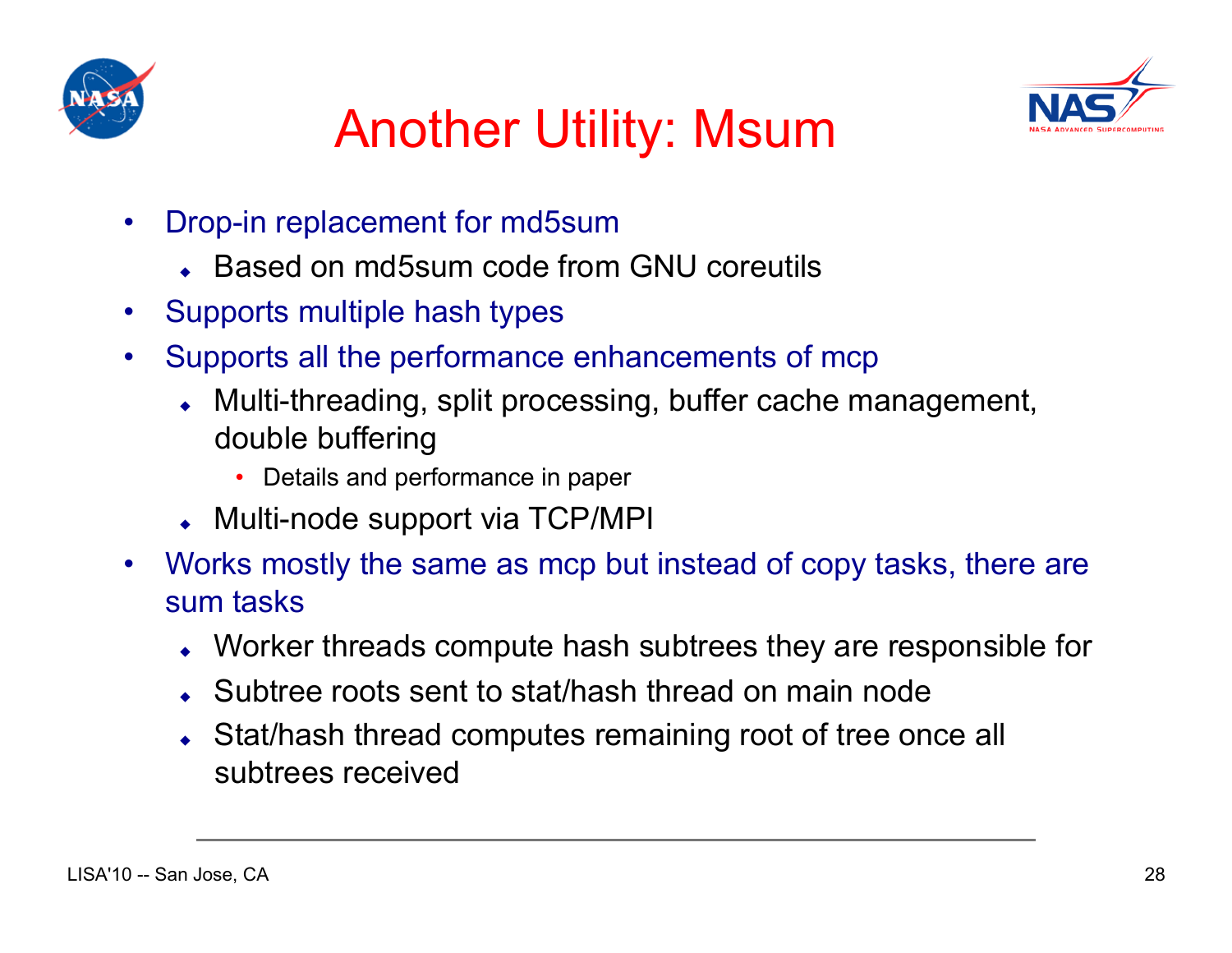



### Multi-Node Checksum Performance (64x1 GB w/ posix\_fadvise())

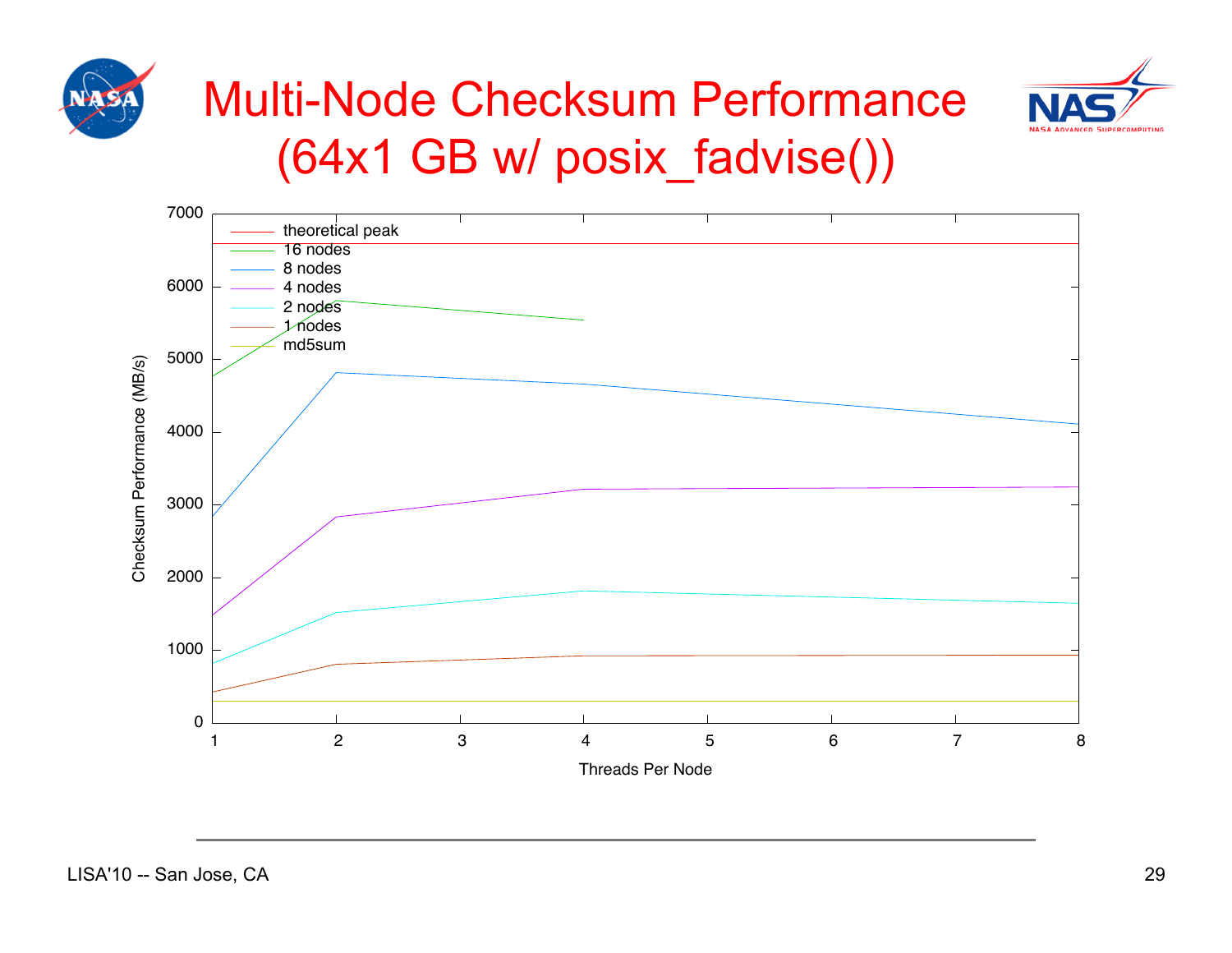



### Multi-Node Checksum Performance (1x128 GB w/ direct I/O)

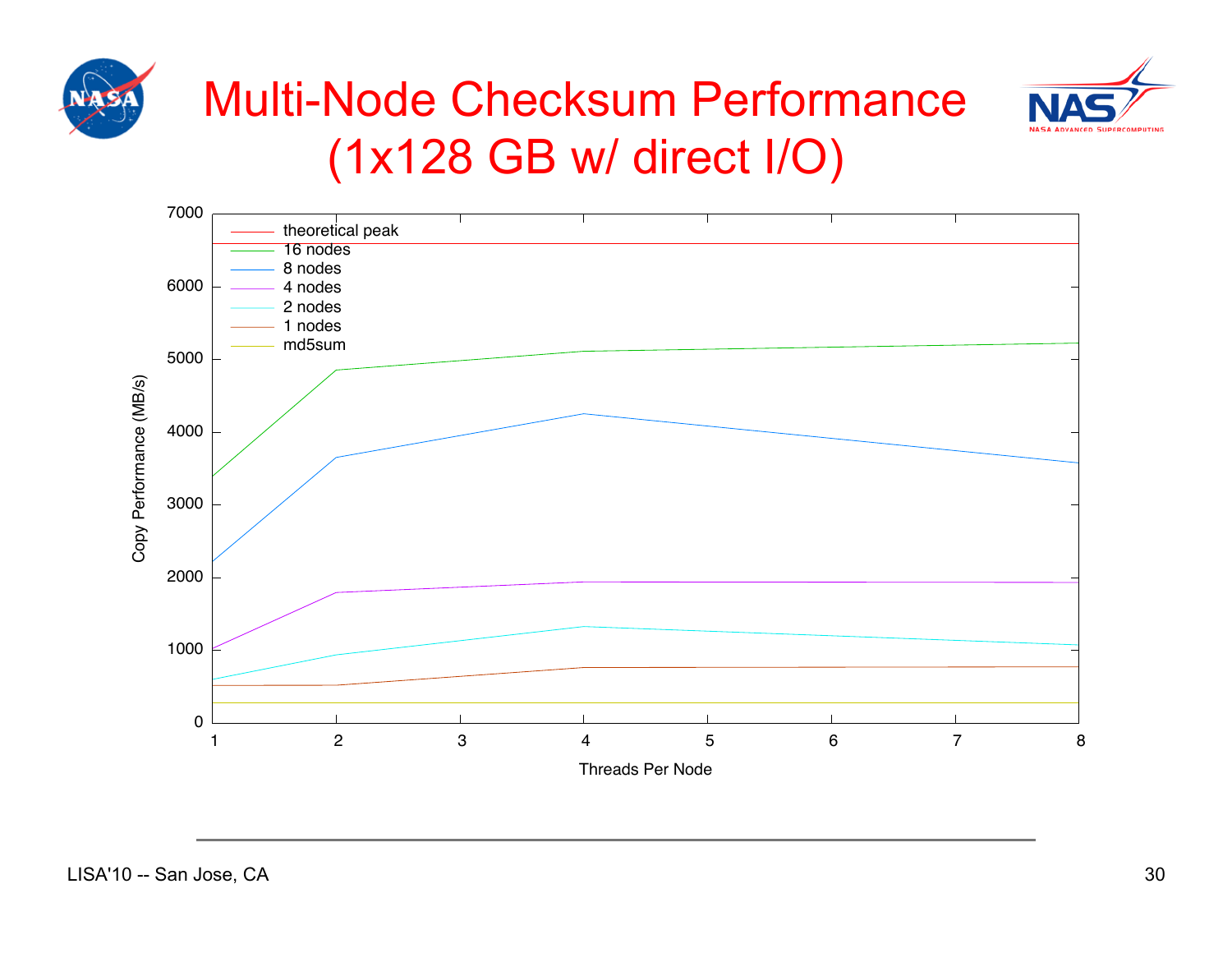



# Integrity-Verified Copies

- Cost of verified copies
	- $\bullet$  msum + mcp + msum = 3 reads + 1 write
	- Theoretical peak: 2.2 GB/s
- Mcp already has access to the source data during the copy
- Mcp includes embedded hashing functionality
	- Worker threads compute hash subtrees with data read for copy
	- Subtree roots sent to stat/hash thread on main node
	- Stat/hash thread computes remaining root of tree once all subtrees received
- Final cost of verified copies
	- $\bullet$  mcp (w/ sum) + msum = 2 reads + 1 write
	- Theoretical peak: 3.3 GB/s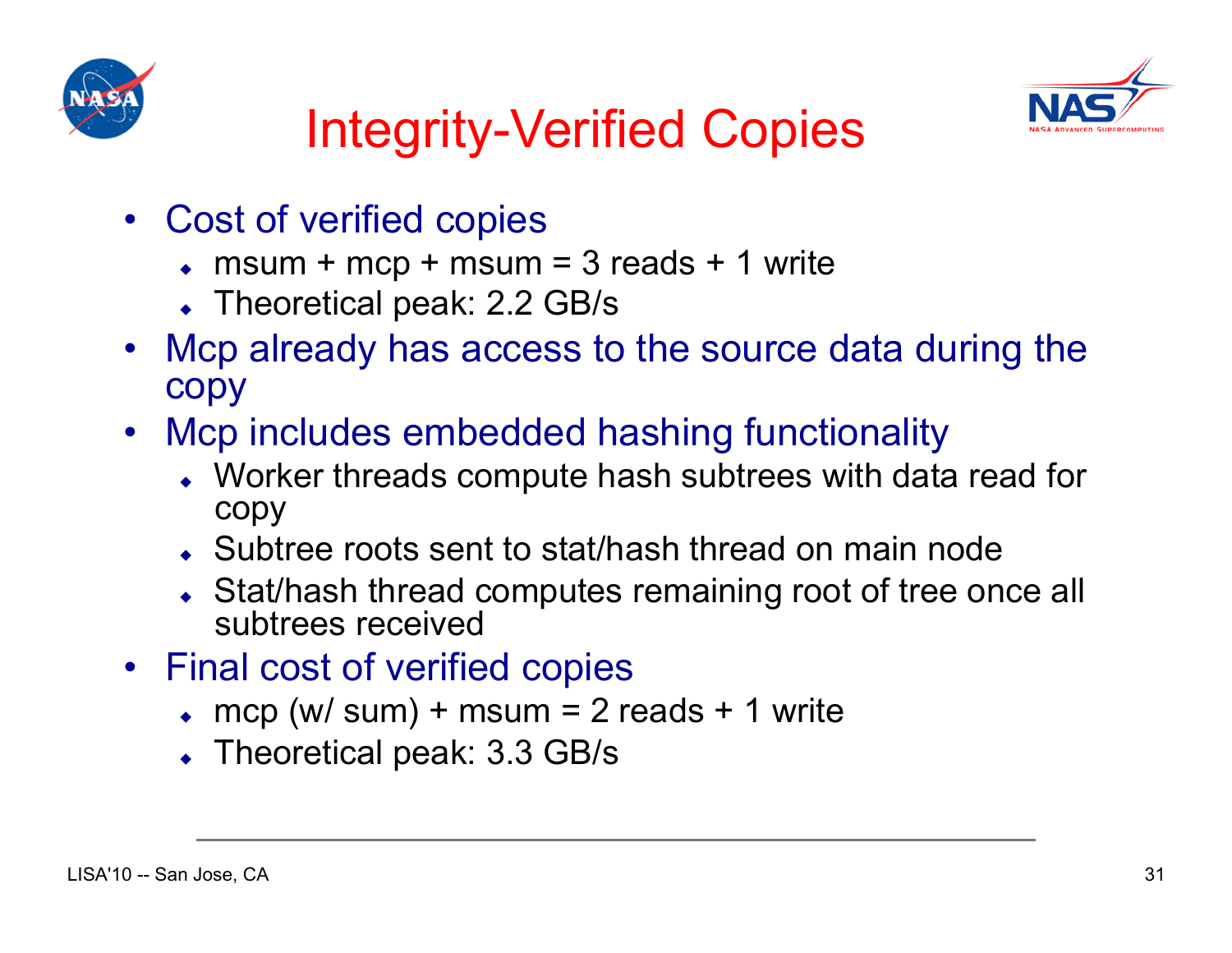



## Multi-Node Verified Copy Performance (64x1 GB w/ posix\_fadvise())

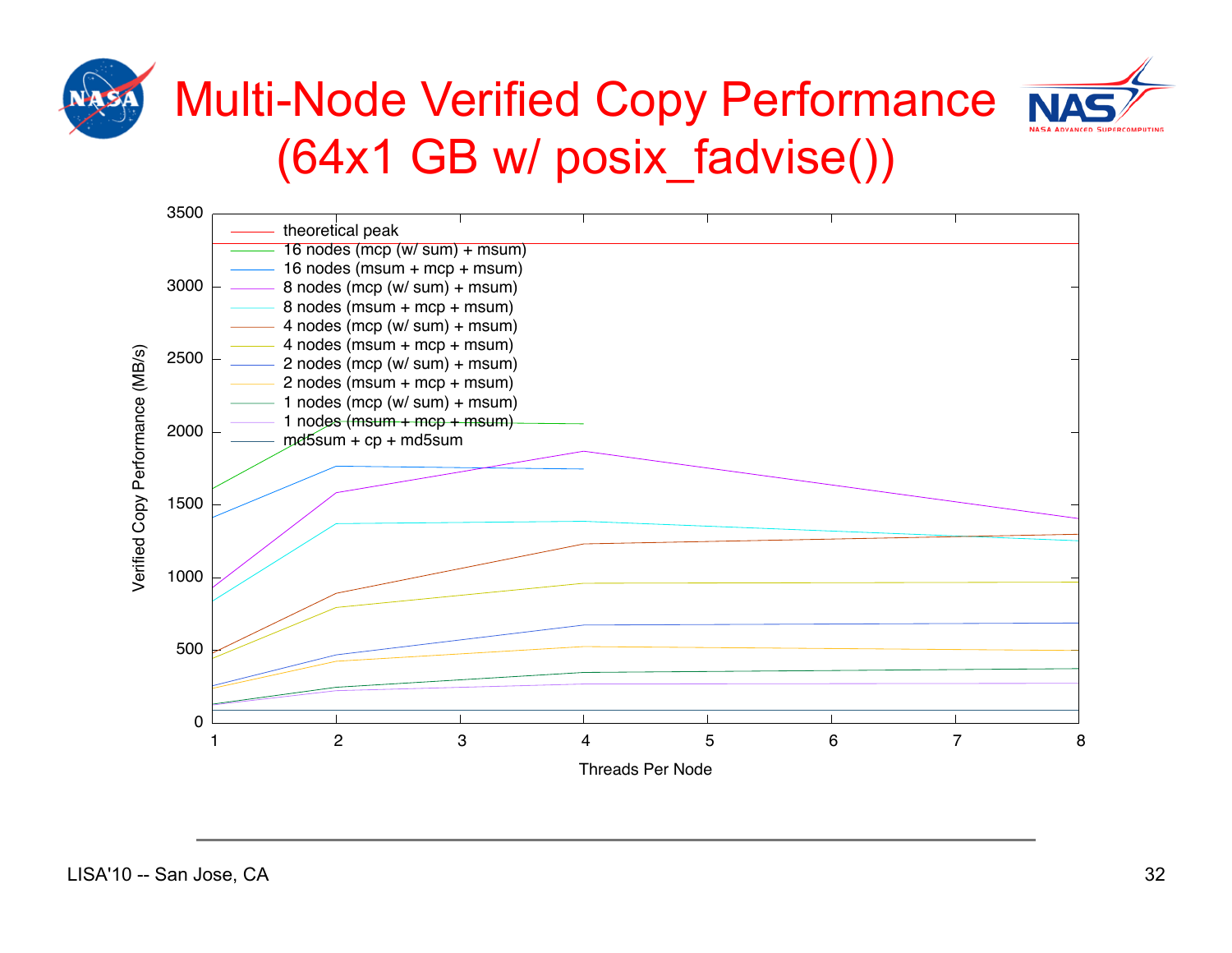



### Multi-Node Verified Copy Performance NA (1x128 GB w/ direct I/O)

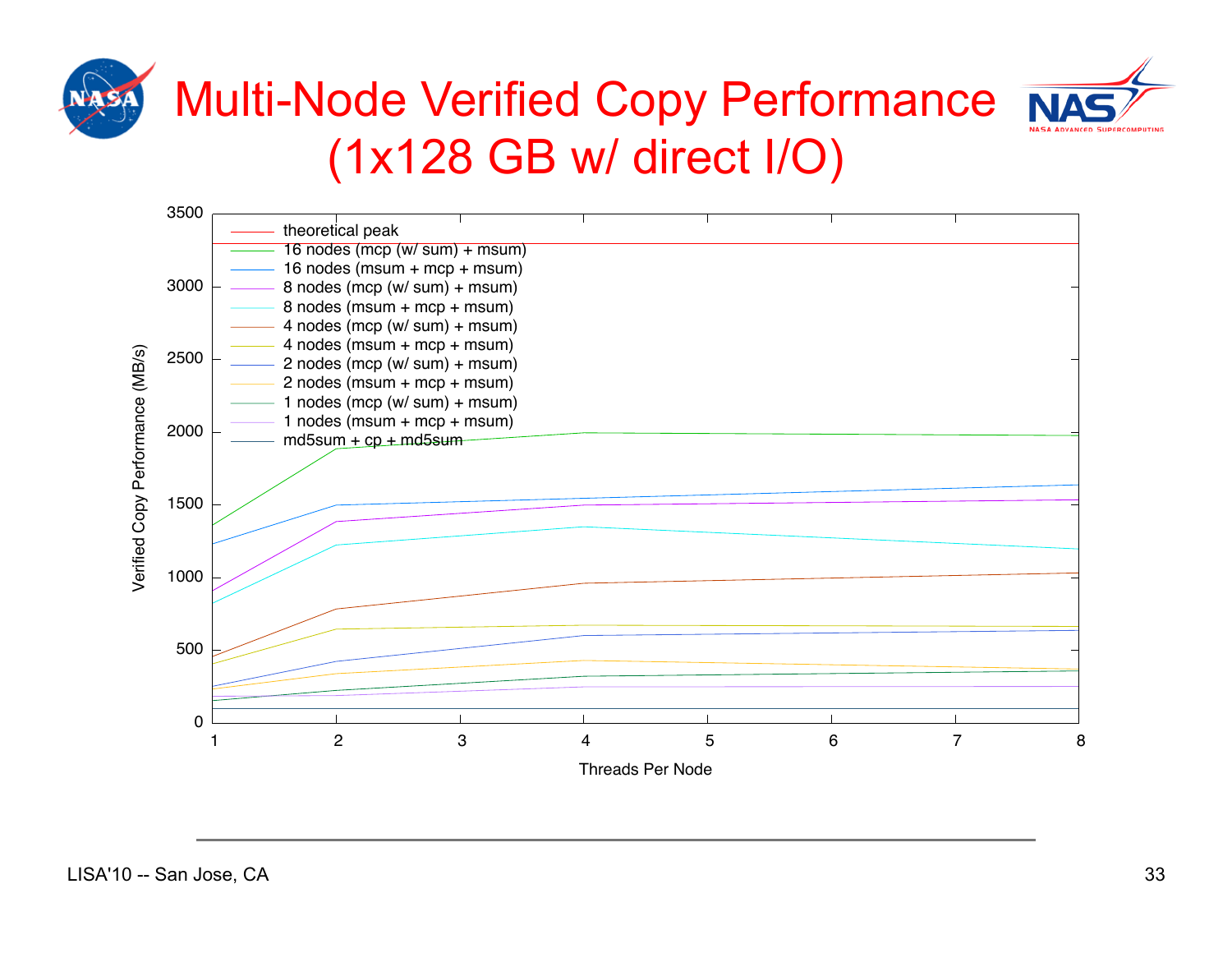



## Conclusion

- Mcp/msum provide significant performance improvements over cp/md5sum
	- Multi-threaded parallelism to maximize single system performance
		- Buffer cache management to eliminate kernel bottlenecks
		- Double buffering to overlap reads/writes/hashes
		- Split processing to achieve single file parallelism
	- Multi-node parallelism to overcome single system resource limitations
	- Hash trees to achieve checksum parallelism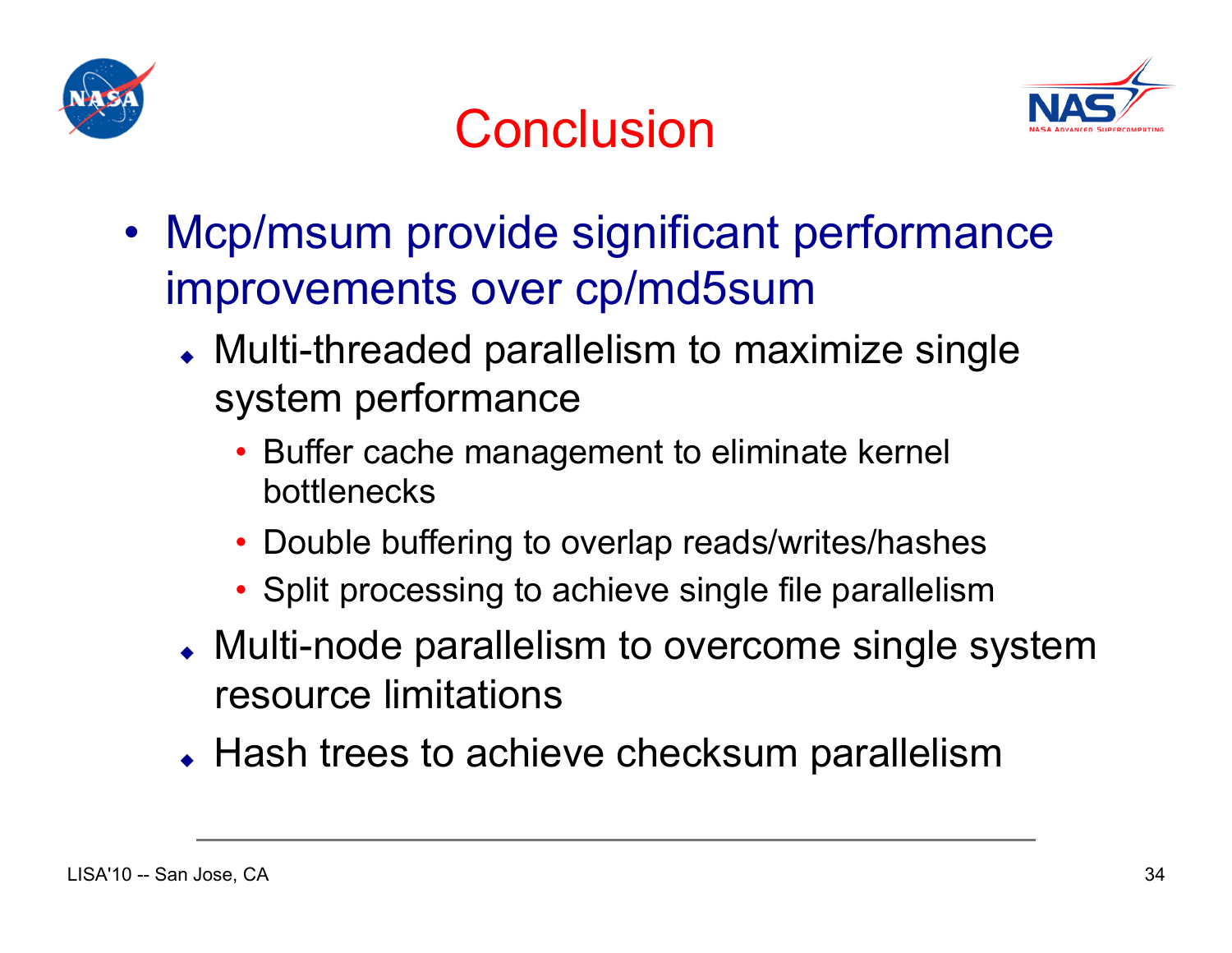



# Conclusion (cont.)

- Summary of performance improvements
	- $\bullet$  Cp
		- 10x/27x on 1/16 nodes
		- 72% of peak
	- md5sum
		- 5x/19x on 1/16 nodes
		- 88% of peak
	- $\bullet$  md5sum + cp + md5sum
		- 7x/22x on 1/16 nodes
		- 66% of peak
- Mcp and msum are drop-in replacements for cp and md5sum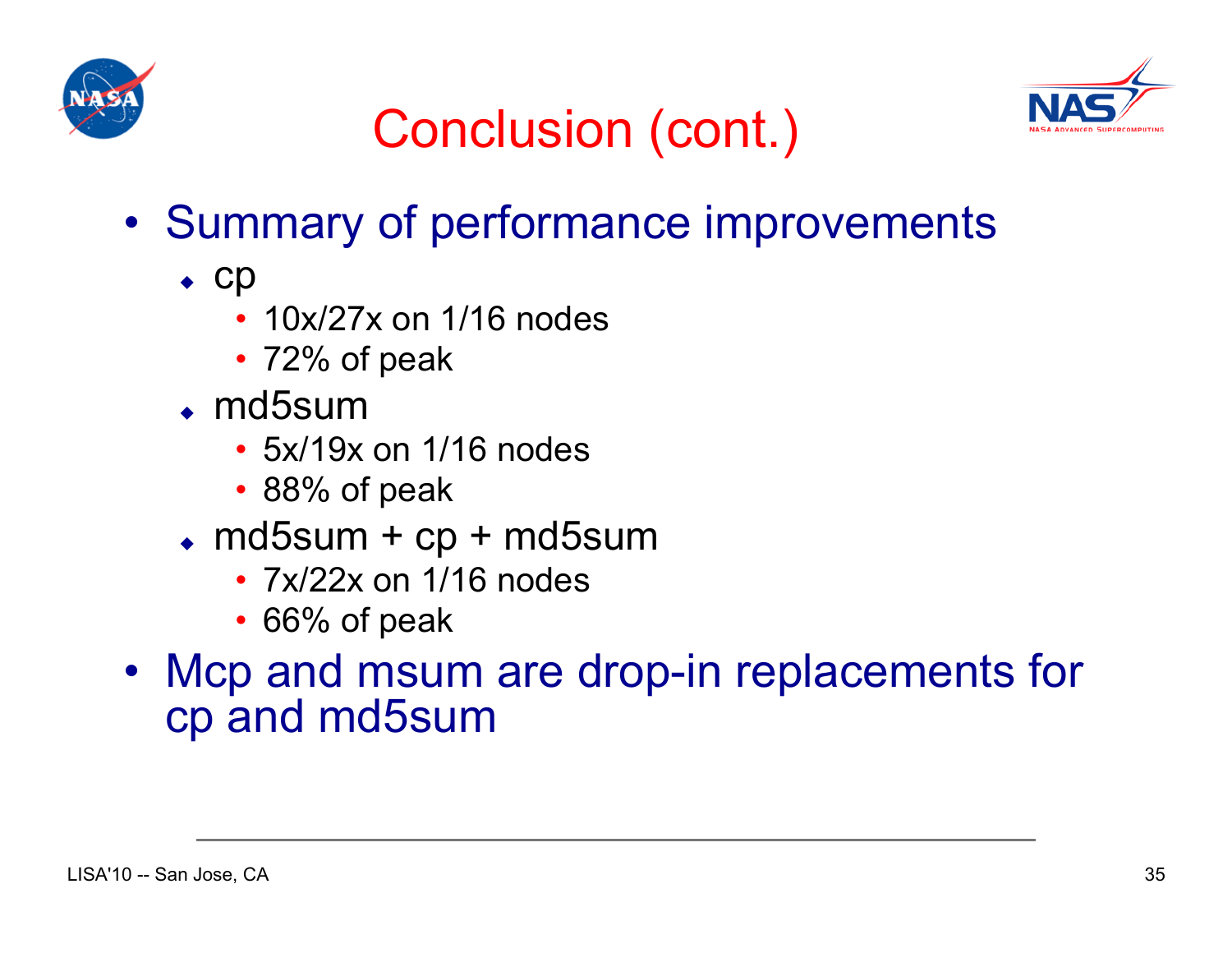





- Find bottleneck in single node single file case
- Parallelize other utilities
	- install, mv, rm, cmp
- Extend mcp to high performance remote transfer utility
	- Most of required infrastructure already exists
	- Need network bridge between read buffer and write buffer